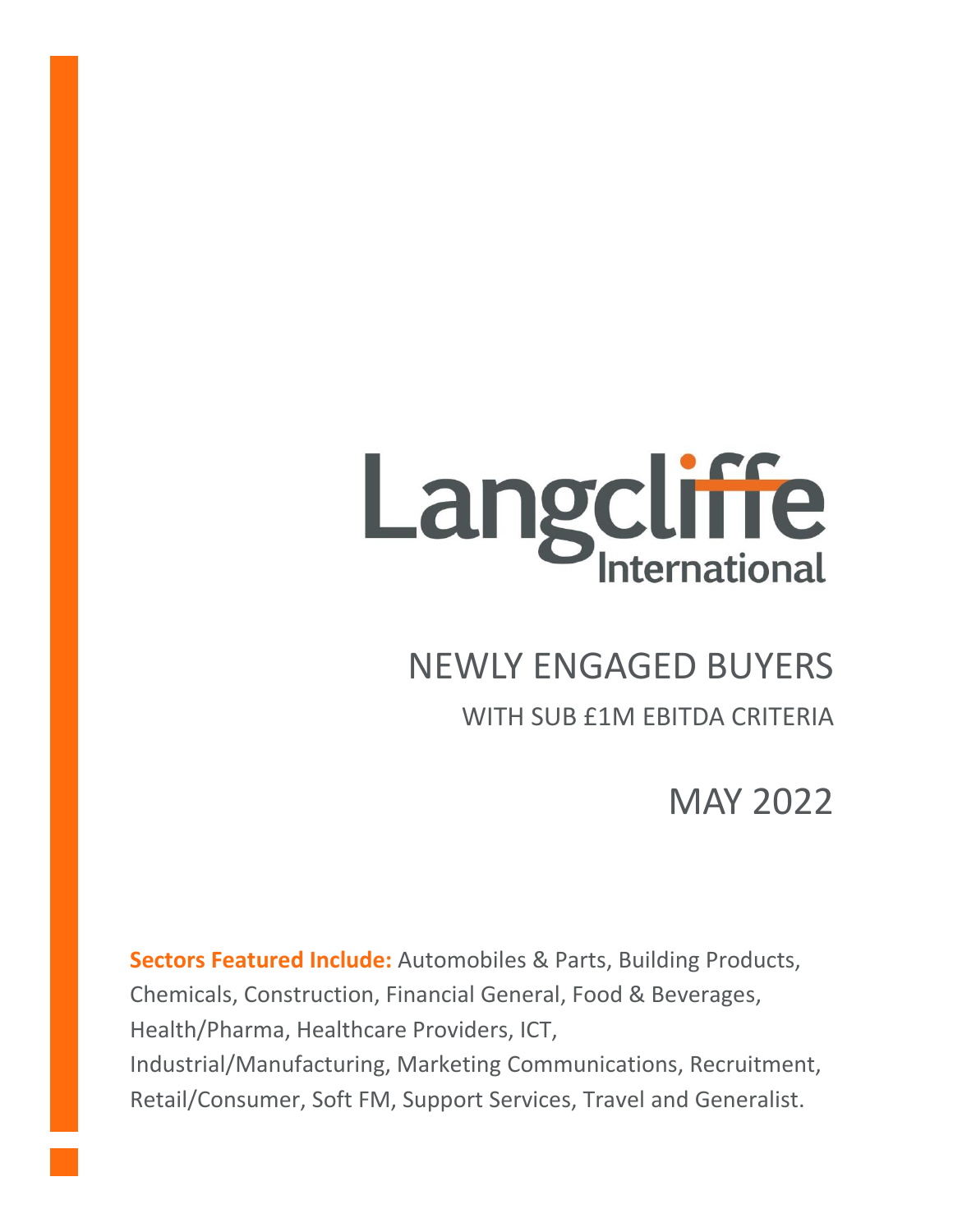# **SECTORS**

To view our most recent buyers targeting opportunities with an EBITDA below £1m, please click the title link below.

If you believe that you have an opportunity that meets the criteria of a buyer, please click the buyer title link to send the relevant team member an email.

Alternatively, please email [mark.eardley@langcliffeinternational.com](mailto:mark.eardley@langcliffeinternational.com?subject=Newly%20Engaged%20Buyers%20-%20Sub%20£1m%20EBITDA%20-%20May%2022)

- [AUTOMOBILES & PARTS](#page-2-0)
- [BUILDING PRODUCTS](#page-3-0)
- [CHEMICALS](#page-4-0)
- [CONSTRUCTION](#page-5-0)
- [FINANCIAL GENERAL](#page-7-0)
- [FOOD & BEVERAGES](#page-8-0)
- HEALTH/PHARMA
- [HEALTHCARE PROVIDERS](#page-13-0)
- [ICT](#page-14-0)
- [INDUSTRIAL/MANUFACTURING](#page-20-0)
- [MARKETING COMMUNICATIONS](#page-22-0)
- [RECRUITMENT](#page-24-0)
- [RETAIL/CONSUMER](#page-25-0)
- [SOFT FM](#page-27-0)
- [SUPPORT SERVICES](#page-29-0)
- [TRAVEL](#page-35-0)

Similarly, to view the criteria of a selection of our Generalist buyers, please click on the link below:

• [GENERALIST](#page-36-0)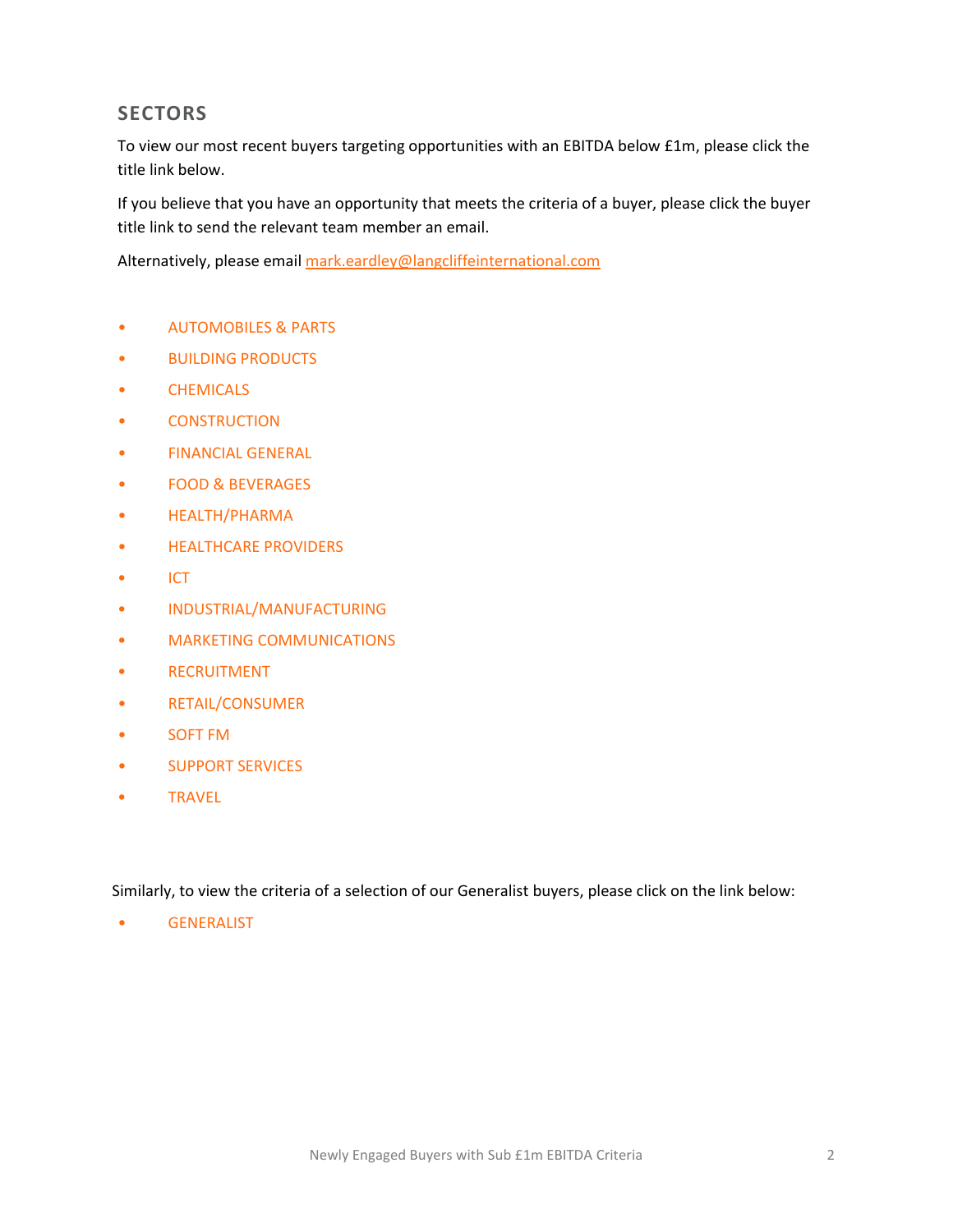# <span id="page-2-0"></span>**AUTOMOBILES & PARTS**

#### **275087 - [FLEET VEHICLE SOLUTIONS](mailto:eloka.philip@langcliffeinternational.com?subject=275087%20-%20Fleet%20Vehicle%20Solutions)** (CLICK REFERENCE TO ENQUIRE)

| <b>The Acquirer</b>                                                                                                                                | <b>Acquisition Criteria</b>                                                                                                                              |
|----------------------------------------------------------------------------------------------------------------------------------------------------|----------------------------------------------------------------------------------------------------------------------------------------------------------|
| US PE-owned;<br>$\bullet$<br>Manufacturer of safety solutions for fleet<br>$\bullet$<br>vehicles;                                                  | Manufacturers of innovative solutions for<br>$\bullet$<br>fleet vehicles;<br>Particular interest in safety solutions;<br>$\bullet$                       |
| Serves bus, rail, law enforcement, military,<br>$\bullet$<br>emergency services and commercial vehicles;<br>Located in North America.<br>$\bullet$ | Located in Europe and the UK;<br>٠<br>No interest in distressed sales;<br>$\bullet$<br>Minimum EBITDA US\$250k;<br>$\bullet$<br>Must be profitable.<br>٠ |

**Location: USA**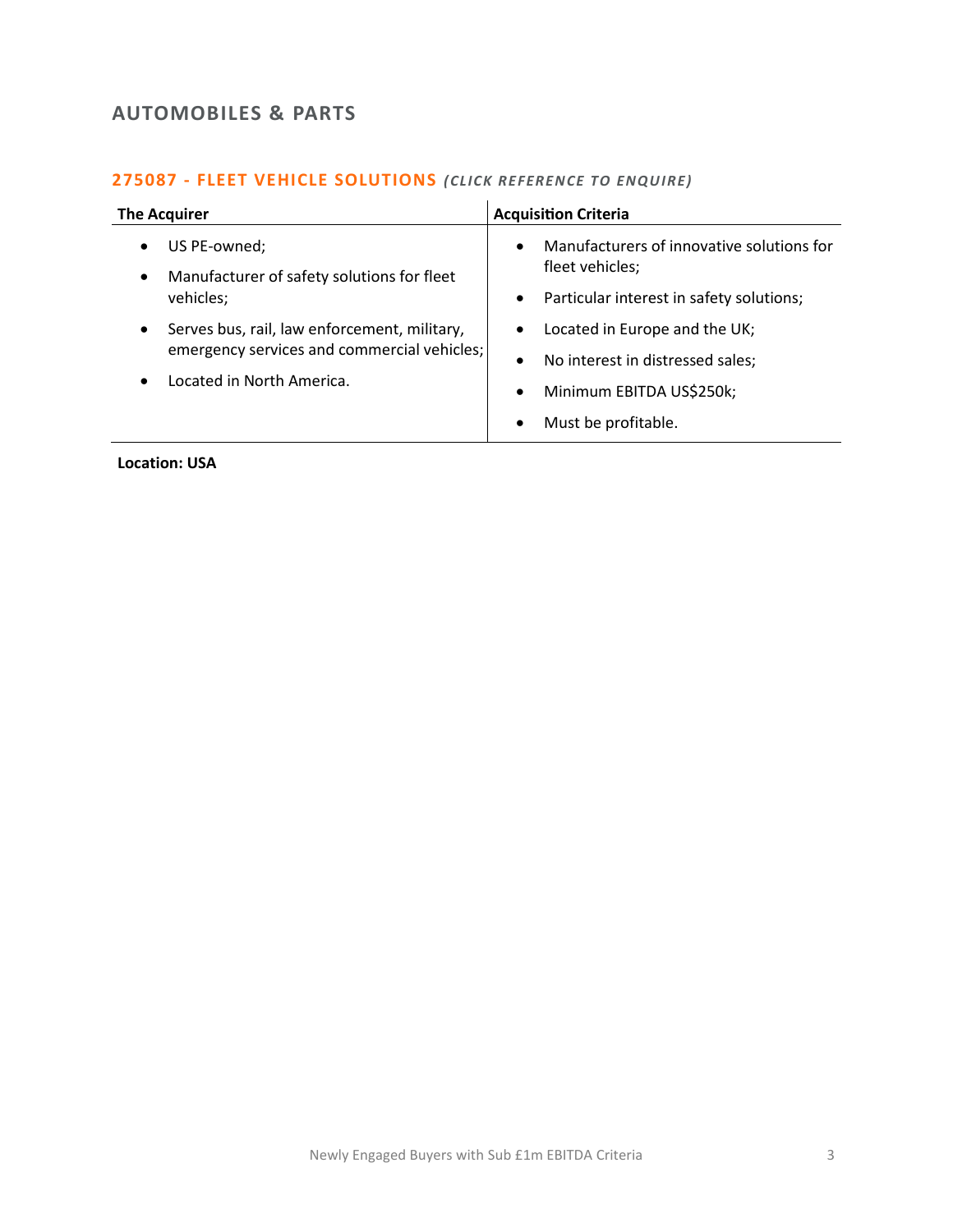# <span id="page-3-0"></span>**BUILDING PRODUCTS**

# **257575 - [KITCHENS, WINDOWS & DOORS](mailto:maryia.amrez@langcliffeinternational.com?subject=257575%20-%20Kitchens,%20Windows%20and%20Doors)** *(CLICK REFE RENCE TO E NQUIRE )*

| <b>The Acquirer</b>                                                                          | <b>Acquisition Criteria</b>                                                                                      |
|----------------------------------------------------------------------------------------------|------------------------------------------------------------------------------------------------------------------|
| UK PE-owned;<br>Manufacturer of kitchens, windows, doors<br>$\bullet$<br>and conservatories; | Manufacturers of kitchens, windows,<br>$\bullet$<br>doors and conservatories;<br>Located in the UK;<br>$\bullet$ |
| Part of a wider home furnishings group;<br>$\bullet$                                         | <b>EBITDA above £500k.</b><br>$\bullet$                                                                          |
| Serves customers across the UK.                                                              |                                                                                                                  |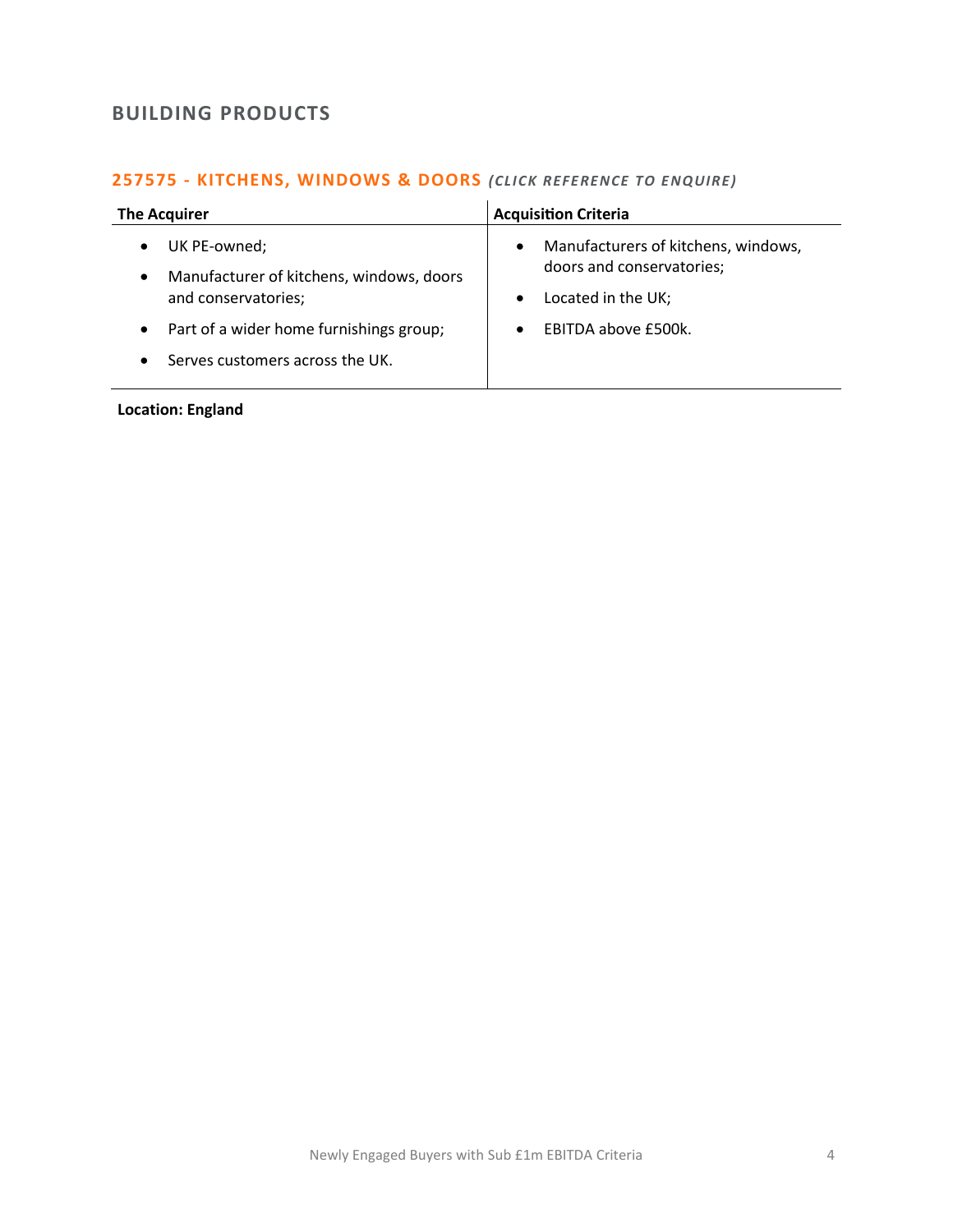# <span id="page-4-0"></span>**CHEMICALS**

#### **276657 - [FIRE SAFETY CHEMICALS](mailto:poppy.briggs@langcliffeinternational.com?subject=276657%20-%20Fire%20Safety%20Chemicals)** *(CLICK REFERENCE TO ENQUIRE)*

| <b>The Acquirer</b>                                                    | <b>Acquisition Criteria</b>                                                                                                              |
|------------------------------------------------------------------------|------------------------------------------------------------------------------------------------------------------------------------------|
| Belgian PE-owned;                                                      | Producers of high performance and<br>$\bullet$                                                                                           |
| Fire safety group;                                                     | environmentally responsible fire safety<br>chemicals;                                                                                    |
| Develops and produces active and passive<br>fire protection chemicals; | Passive and active solutions;                                                                                                            |
| Develops products under own brands;                                    | Active solutions including environmentally<br>responsible fire extinguishing agents;                                                     |
| Group members located across the Benelux<br>and DACH region.           | Passive solutions including flame<br>$\bullet$<br>retardant and fire-resistant materials for<br>use in textiles and electrical products; |
|                                                                        | Located in Europe;                                                                                                                       |
|                                                                        | Active solutions minimum EBITDA €250k;                                                                                                   |
|                                                                        | Passive solutions minimum EBITDA €1m.                                                                                                    |

**Location: Belgium**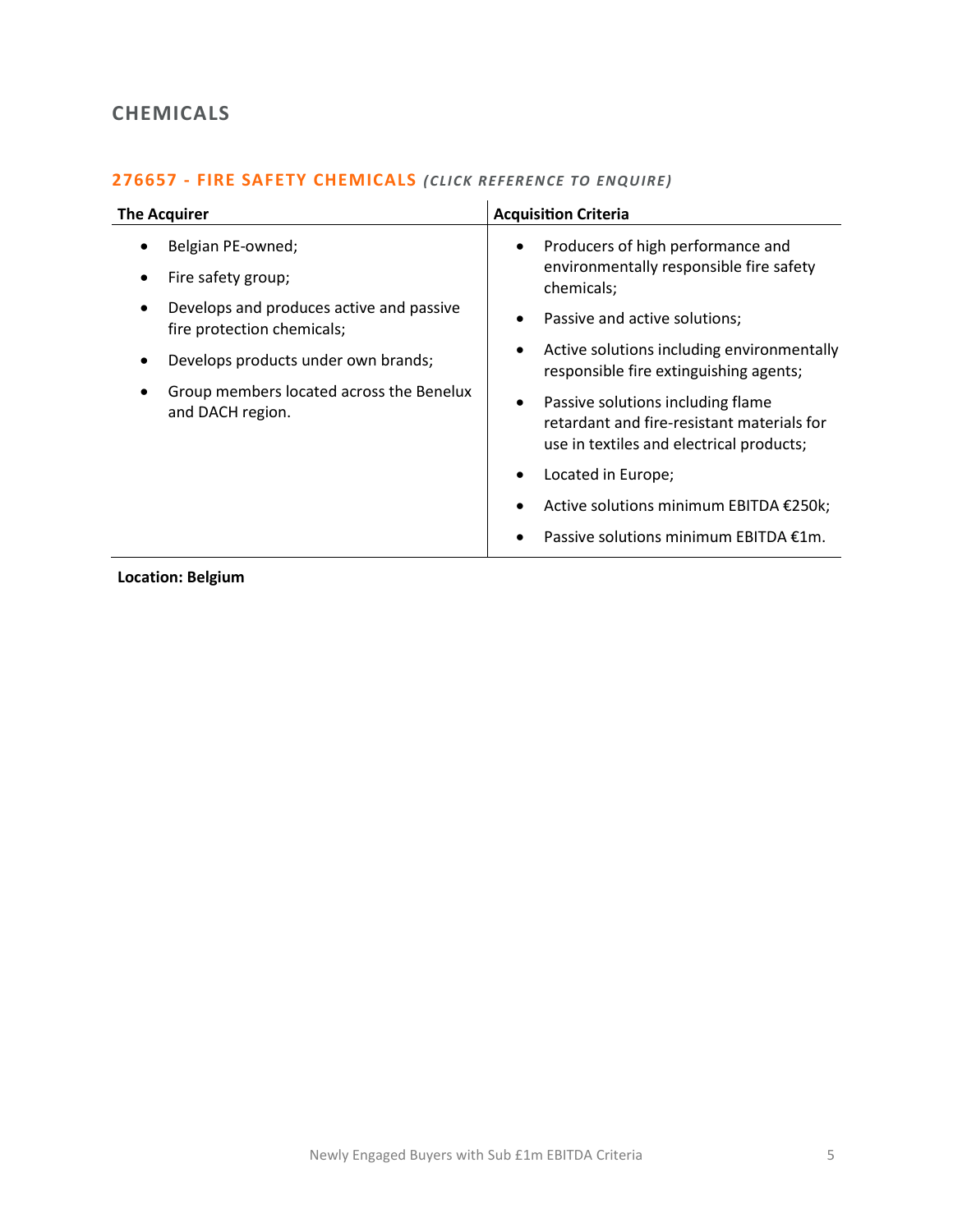# <span id="page-5-0"></span>**CONSTRUCTION**

#### **279336 - [HVAC, FIRE & DAYLIGHT TECHNOLOGY](mailto:poppy.briggs@langcliffeinternational.com?subject=279336%20-%20HVAC,%20Fire%20and%20Daylight%20Technology)** *(CLICK RE FEREN CE TO ENQUIRE)*

|           | <b>The Acquirer</b>                                                                                                |                | <b>Acquisition Criteria</b>                                                                         |
|-----------|--------------------------------------------------------------------------------------------------------------------|----------------|-----------------------------------------------------------------------------------------------------|
| ٠         | Swiss PE-owned;<br>Provider of complex energy-efficient<br>refurbishments;                                         | $\bullet$      | Manufacturers, designers and installers of<br>HVAC, fire protection and daylight<br>technology;     |
| $\bullet$ | Offers roof and façade technology, industrial<br>HVAC technology, fire and sun protection and<br>daylight systems; | ٠<br>$\bullet$ | Providers of sun protection and control<br>systems;<br>Providers of building shell renovation       |
|           | Offers a full service, from planning and<br>design, through to production, construction<br>and installation;       |                | services;<br>Serving commercial and industrial clients;<br>Located in the DACH and Benelux regions; |
| $\bullet$ | Also offers aftermarket services, including<br>maintenance and assembly;                                           |                | Minimum EBITDA €500k.                                                                               |
| $\bullet$ | Headquartered in Germany with additional<br>manufacturing facilities in the Netherlands.                           |                |                                                                                                     |

#### **Location: Germany**

#### **268517 - [BUILDING AUTOMATION SYSTEMS](mailto:charlotte.keane@langcliffeinternational.com?subject=268517%20-%20Building%20Automation%20Systems)** (CLICK REFERENCE TO ENQUIRE)

| <b>The Acquirer</b>                                    | <b>Acquisition Criteria</b>                             |
|--------------------------------------------------------|---------------------------------------------------------|
| Swedish PE-owned;                                      | Providers of building automation systems;               |
| $\bullet$                                              | $\bullet$                                               |
| Provider of building automation systems;               | Focusing on smart homes and climate                     |
| $\bullet$                                              | ٠                                                       |
| Specialises in smart buildings and energy<br>$\bullet$ | control systems;                                        |
| efficiency;                                            | Located in the Nordics, UK or the Benelux;<br>$\bullet$ |
| Solutions manage heating, cooling, lighting,           | EV between €1m-€25m;                                    |
| $\bullet$                                              | $\bullet$                                               |
| access control, security and fire control              | Minimum EBITDA €500k.                                   |
| systems;                                               | $\bullet$                                               |
| Located in the Nordics.                                |                                                         |

#### **Location: Sweden**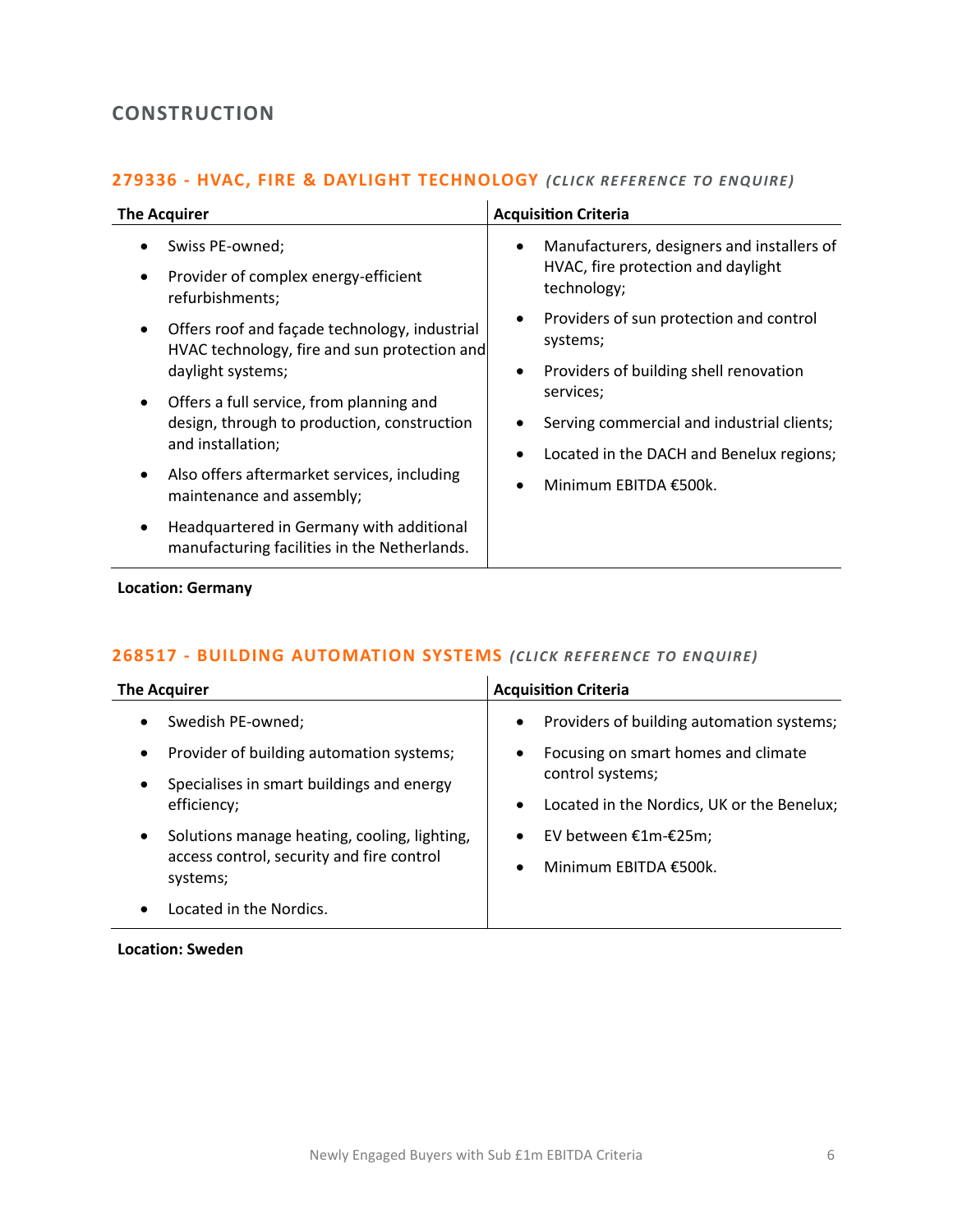#### **279296 - [AIR SOURCE HEAT PUMPS](mailto:jack.hutchinson@langcliffeinternational.com?subject=279296%20-%20Air%20Source%20Heat%20Pumps)** *(CLICK REFEREN CE TO EN QUIRE)*

| <b>The Acquirer</b>                                     | <b>Acquisition Criteria</b>                                                                                        |
|---------------------------------------------------------|--------------------------------------------------------------------------------------------------------------------|
| UK privately-owned;<br>$\bullet$<br>Heating contractor; | Distributors and installers of air source<br>$\bullet$<br>heat pumps;                                              |
| Installer of air source heat pumps;<br>$\bullet$        | Products supplied to housing associations,<br>$\bullet$<br>property developers and installers;                     |
| Also provides support and maintenance<br>services.      | Additional services could include technical<br>$\bullet$<br>support and training to installers in the<br>industry; |
|                                                         | Located in the UK;<br>$\bullet$                                                                                    |
|                                                         | EBITDA above £500k.<br>$\bullet$                                                                                   |

#### **Location: England**

# **279650 - [ENVIRONMENTAL SERVICES](mailto:george.davies@langcliffeinternational.com?subject=279650%20-%20Environmental%20Services)** *(CLICK REFE RENCE TO EN QUIRE)*

| <b>The Acquirer</b>                                                              | <b>Acquisition Criteria</b>              |
|----------------------------------------------------------------------------------|------------------------------------------|
| US PE-owned;                                                                     | Providers of environmental services;     |
| ٠                                                                                | $\bullet$                                |
| Provider of environmental and infrastructure                                     | Including remediation, removal,          |
| $\bullet$                                                                        | $\bullet$                                |
| services;                                                                        | demolition and decontamination services; |
| Services include hazardous material removal,                                     | Located in North America or Europe;      |
| $\bullet$                                                                        | $\bullet$                                |
| environmental remediation; demolition and                                        | Minimum EBITDA US\$500k.                 |
| decontamination;                                                                 | $\bullet$                                |
| Serves private and public clients across a<br>$\bullet$<br>range of end-markets. |                                          |

**Location: USA**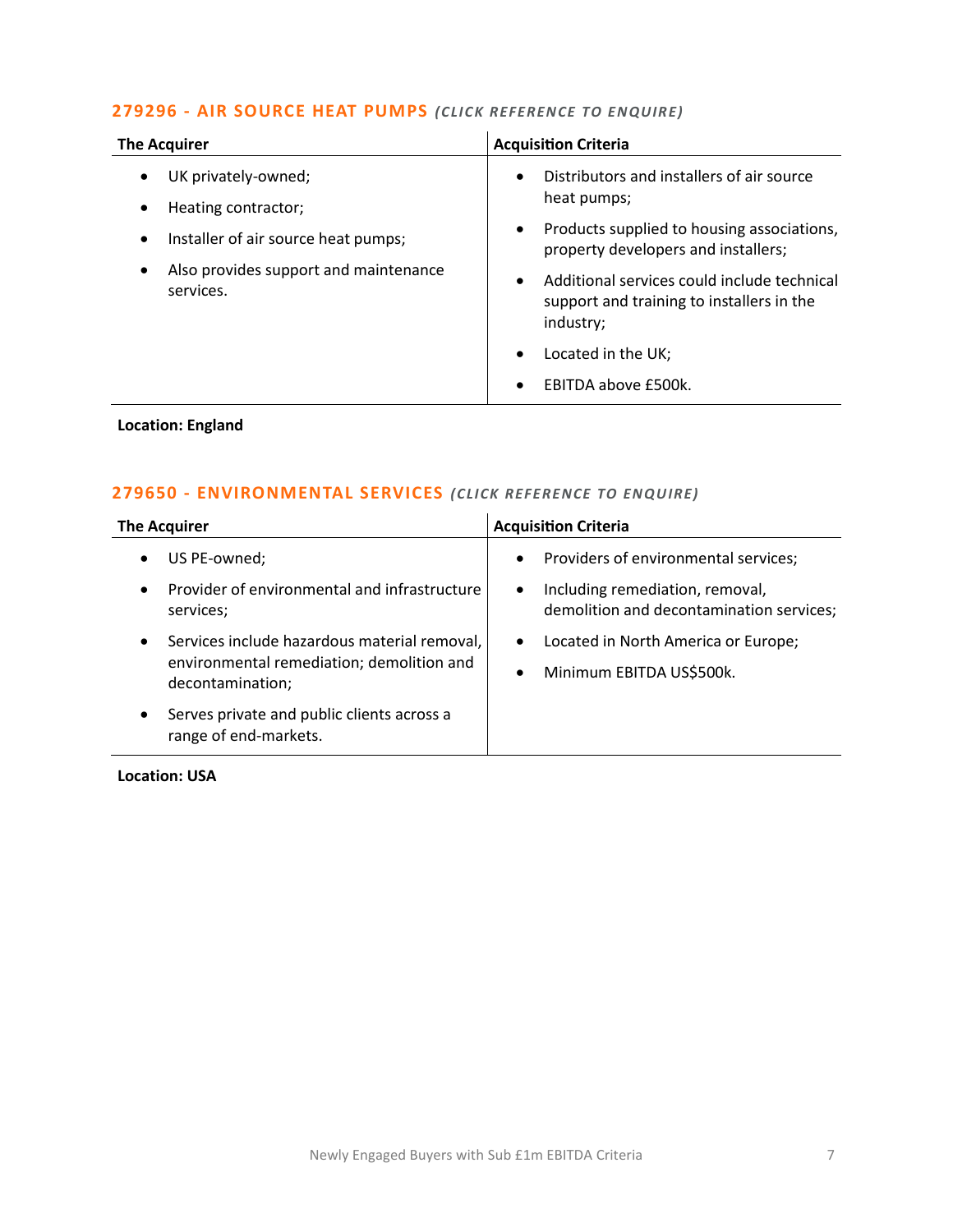# <span id="page-7-0"></span>**FINANCIAL GENERAL**

#### **255942 - [IFAS & FINANCIAL PLANNERS](mailto:lauren.parker@langcliffeinternational.com?subject=255942%20-%20IFAs%20and%20Financial%20Planners)** *(CLICK RE FERENCE TO EN QUIRE)*

| <b>The Acquirer</b>                                                                                                                     | <b>Acquisition Criteria</b>                          |
|-----------------------------------------------------------------------------------------------------------------------------------------|------------------------------------------------------|
| Swedish PE-owned;<br>٠                                                                                                                  | IFAs and financial planning businesses;<br>$\bullet$ |
| Provider of financial advice services;<br>$\bullet$                                                                                     | Located in Northern Europe;<br>٠                     |
| Personal services include investments,<br>$\bullet$<br>pensions, tax planning, protection and<br>mortgages;                             | Minimum EBITDA £500k.<br>$\bullet$                   |
| Corporate services include auto-enrolment,<br>٠<br>financial planning, investments, group<br>schemes, protection and medical insurance; |                                                      |
| Manages client assets above £2bn.<br>٠                                                                                                  |                                                      |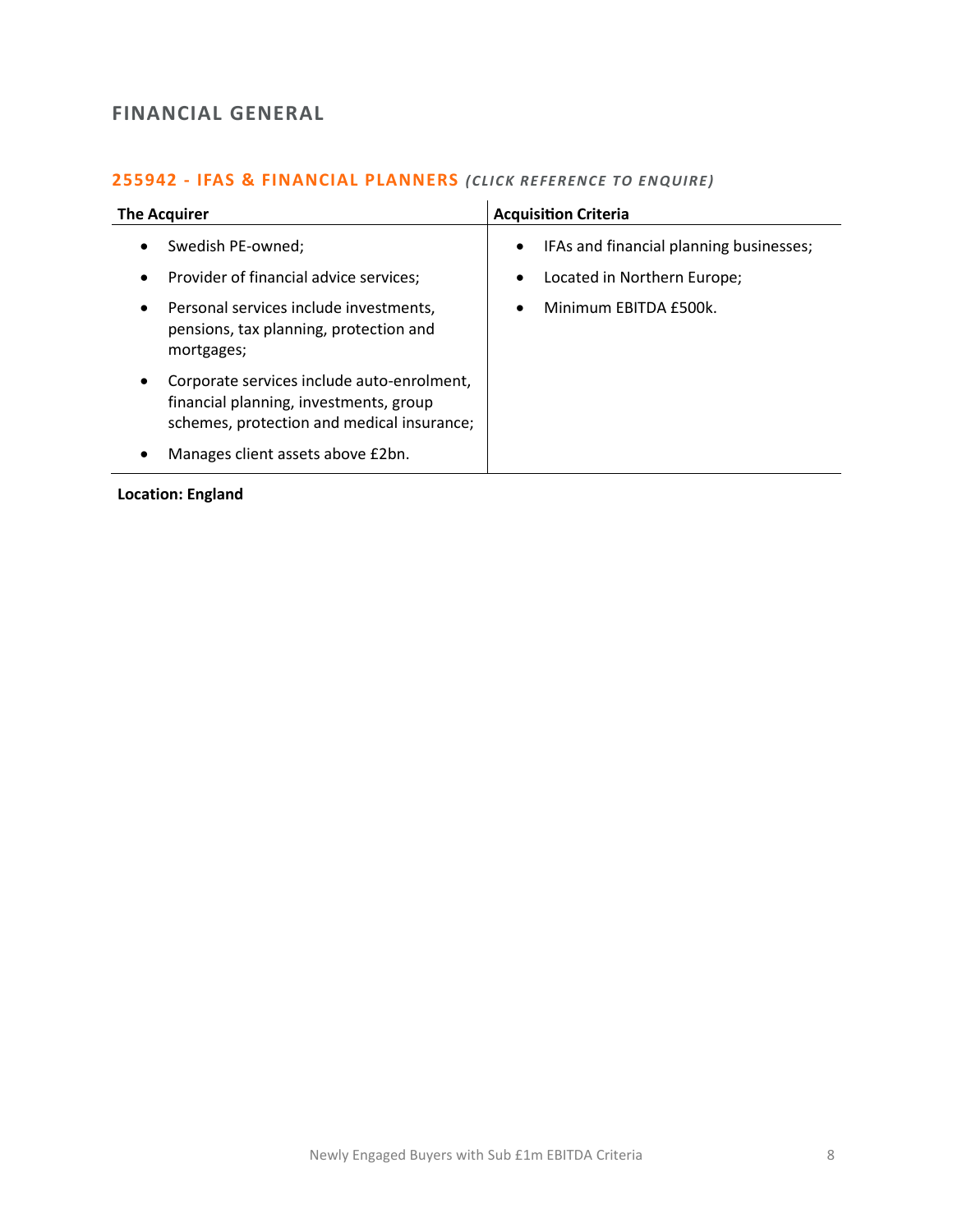# <span id="page-8-0"></span>**FOOD & BEVERAGES**

#### **279726 - [ARTISAN DESSERTS](mailto:maryia.amrez@langcliffeinternational.com?subject=279726%20-%20Artisan%20Desserts)** *(CLICK REFE RENCE TO ENQUIRE)*

| <b>The Acquirer</b>                                                                               | <b>Acquisition Criteria</b>                                           |
|---------------------------------------------------------------------------------------------------|-----------------------------------------------------------------------|
| UK PE-owned;<br>$\bullet$                                                                         | Online suppliers of artisan desserts;<br>$\bullet$                    |
| Manufacturer and supplier of handmade<br>$\bullet$<br>cakes;                                      | Located in the UK;<br>$\bullet$<br>Minimum FBITDA £250k.<br>$\bullet$ |
| Products include vegan and low gluten<br>$\bullet$<br>brownies, traybakes, cookies and flapjacks; |                                                                       |
| Products are sold through the company<br>$\bullet$<br>website direct to the customer.             |                                                                       |

**Location: England**

#### **274343 - [SOFT DRINKS](mailto:george.davies@langcliffeinternational.com?subject=274343%20-%20Soft%20Drinks)** *(CLICK REFE RENCE TO ENQUIRE)*

| <b>The Acquirer</b>                                                                         | <b>Acquisition Criteria</b>                        |
|---------------------------------------------------------------------------------------------|----------------------------------------------------|
| US PE-owned;                                                                                | Producers of soft drinks and cocktail<br>$\bullet$ |
| Producer of mineral water and non-alcoholic                                                 | mixers;                                            |
| beverages;                                                                                  | Branded or private label producers;                |
| Products include water, mixers, iced teas,<br>$\bullet$                                     | Supplying retailers and foodservice clients;       |
| juices and flavoured waters;                                                                | Located in Europe or North America;<br>$\bullet$   |
| Offers products under its own proprietary<br>$\bullet$<br>brand and private label services. | Minimum EBITDA US\$500k.<br>$\bullet$              |

**Location: Italy**

#### **276044 - [PHARMACEUTICAL INGREDIENTS & FLAVOURINGS](mailto:george.davies@langcliffeinternational.com?subject=276044%20-%20Pharmaceutical%20Ingredients%20and%20Flavourings)** *(CLICK RE FERENCE TO ENQUIRE )*

| <b>The Acquirer</b>                                                                                                                                                                                                        | <b>Acquisition Criteria</b>                                                                                                                                                                                                                          |
|----------------------------------------------------------------------------------------------------------------------------------------------------------------------------------------------------------------------------|------------------------------------------------------------------------------------------------------------------------------------------------------------------------------------------------------------------------------------------------------|
| US PE-owned;<br>$\bullet$<br>Manufacturer and supplier of active<br>$\bullet$<br>pharmaceutical ingredients and flavourings;<br>Supplies the pharmaceutical, cosmetic,<br>$\bullet$<br>human and animal nutrition sectors. | Manufacturers of active pharmaceutical<br>$\bullet$<br>ingredients and flavourings;<br>Products including bioflavonoids and<br>$\bullet$<br>natural flavours;<br>Located in Europe and the US;<br>$\bullet$<br>Minimum EBITDA US\$500k.<br>$\bullet$ |

**Location: Spain**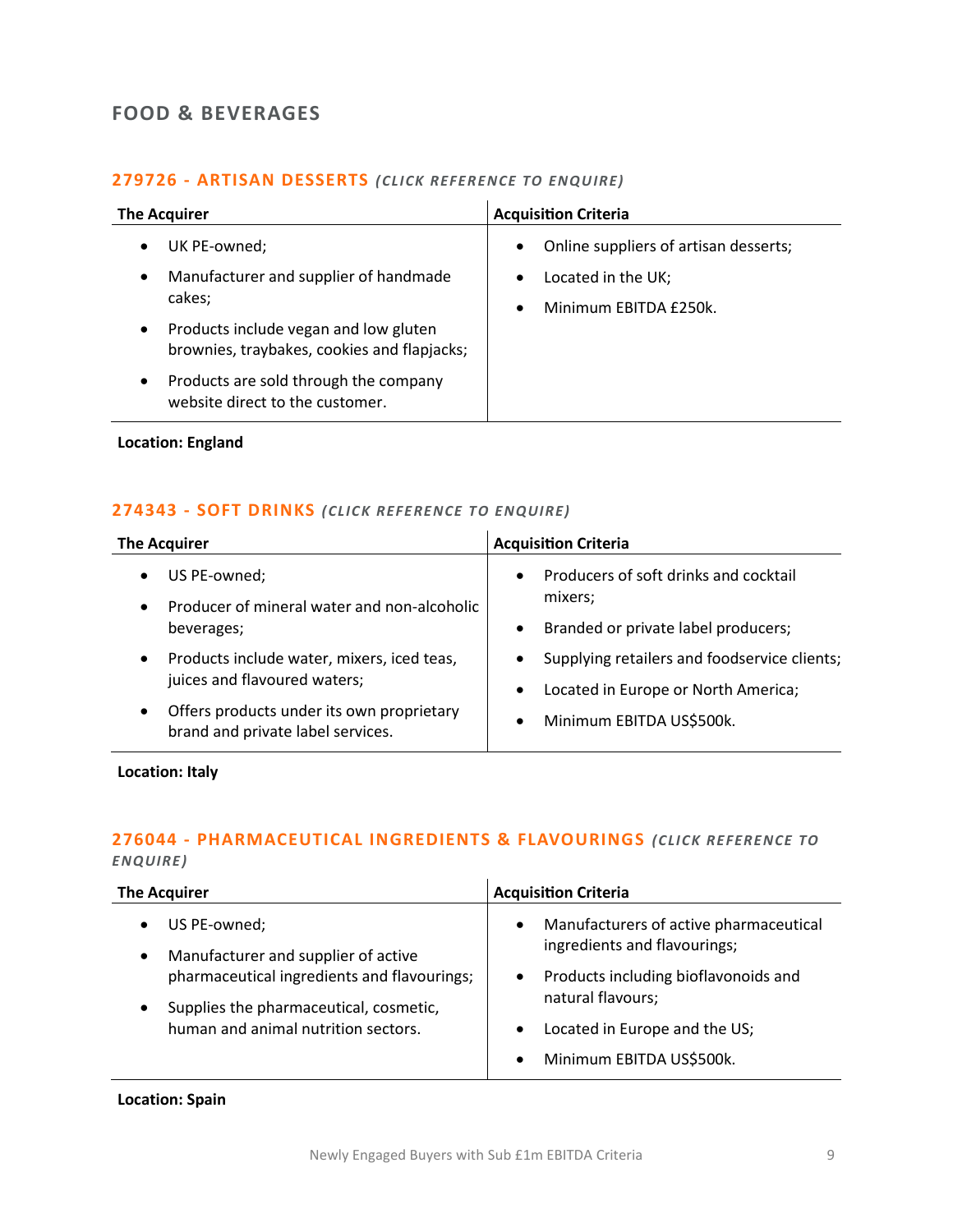# **HEALTH/PHARMA**

#### **279570 - [MICROWAVE-BASED TECHNOLOGY](mailto:maryia.amrez@langcliffeinternational.com?subject=279570%20-%20Microwave-Based%20Technology)** *(CLICK REFE RENCE TO ENQUIRE)*

| <b>The Acquirer</b>                                                                                                                                 | <b>Acquisition Criteria</b>                                                                                                                 |
|-----------------------------------------------------------------------------------------------------------------------------------------------------|---------------------------------------------------------------------------------------------------------------------------------------------|
| UK PE-owned;<br>$\bullet$<br>Manufacturer of microwave-based<br>$\bullet$<br>equipment used for the treatment of<br>infections and skin conditions; | Manufacturers of microwave-based<br>$\bullet$<br>equipment and technology;<br>Designed to treat dermatology and<br>$\bullet$<br>cardiology; |
| Microwave equipment used for industrial,<br>$\bullet$<br>scientific and medical applications;<br>Located in the UK.                                 | Located in Europe;<br>Minimum EBITDA £500k.<br>$\bullet$                                                                                    |

#### **Location: Scotland**

#### **279745 - [IMAGING TECHNOLOGY](mailto:maryia.amrez@langcliffeinternational.com?subject=279745%20-%20Imaging%20Technology)** *(CLICK RE FERENCE TO EN QUIRE)*

| <b>The Acquirer</b>                                                                                                                                                            | <b>Acquisition Criteria</b>                                                                                                                                                                                   |
|--------------------------------------------------------------------------------------------------------------------------------------------------------------------------------|---------------------------------------------------------------------------------------------------------------------------------------------------------------------------------------------------------------|
| UK PE-owned;<br>Developer and manufacturer of advanced<br>systems for fluorescence microscopy;<br>Instrumentation used for medical research<br>across cancer and neuroscience. | Imaging technology used in biological and<br>$\bullet$<br>medical research;<br>Products that have a positive impact for<br>$\bullet$<br>patients;<br>Located in Europe;<br>Minimum EBITDA €500k.<br>$\bullet$ |

**Location: Italy**

#### **273879 - [PHARMACEUTICAL PRODUCTS](mailto:emily.mcdermott@langcliffeinternational.com?subject=273879%20-%20Pharmaceutical%20Products)** *(CLICK RE FERENCE TO EN QUIRE)*

| <b>The Acquirer</b>                                    | <b>Acquisition Criteria</b>                |
|--------------------------------------------------------|--------------------------------------------|
| UK PE-owned;                                           | Manufacturers and suppliers of             |
| $\bullet$                                              | $\bullet$                                  |
| Manufacturer and supplier of pharmaceutical            | pharmaceutical products;                   |
| $\bullet$                                              | Including packaging, tablets and capsules; |
| products and packaging;                                | $\bullet$                                  |
| Produces solid dose tablets and capsules;<br>$\bullet$ | Serving human and veterinary sectors;      |
| Includes niche medicines, controlled drugs             | Located in the UK and Europe;              |
| $\bullet$                                              | Would consider distressed;                 |
| and veterinary products;                               | $\bullet$                                  |
| Distributes products internationally.                  | Minimum EBITDA £200k.                      |
| ٠                                                      | $\bullet$                                  |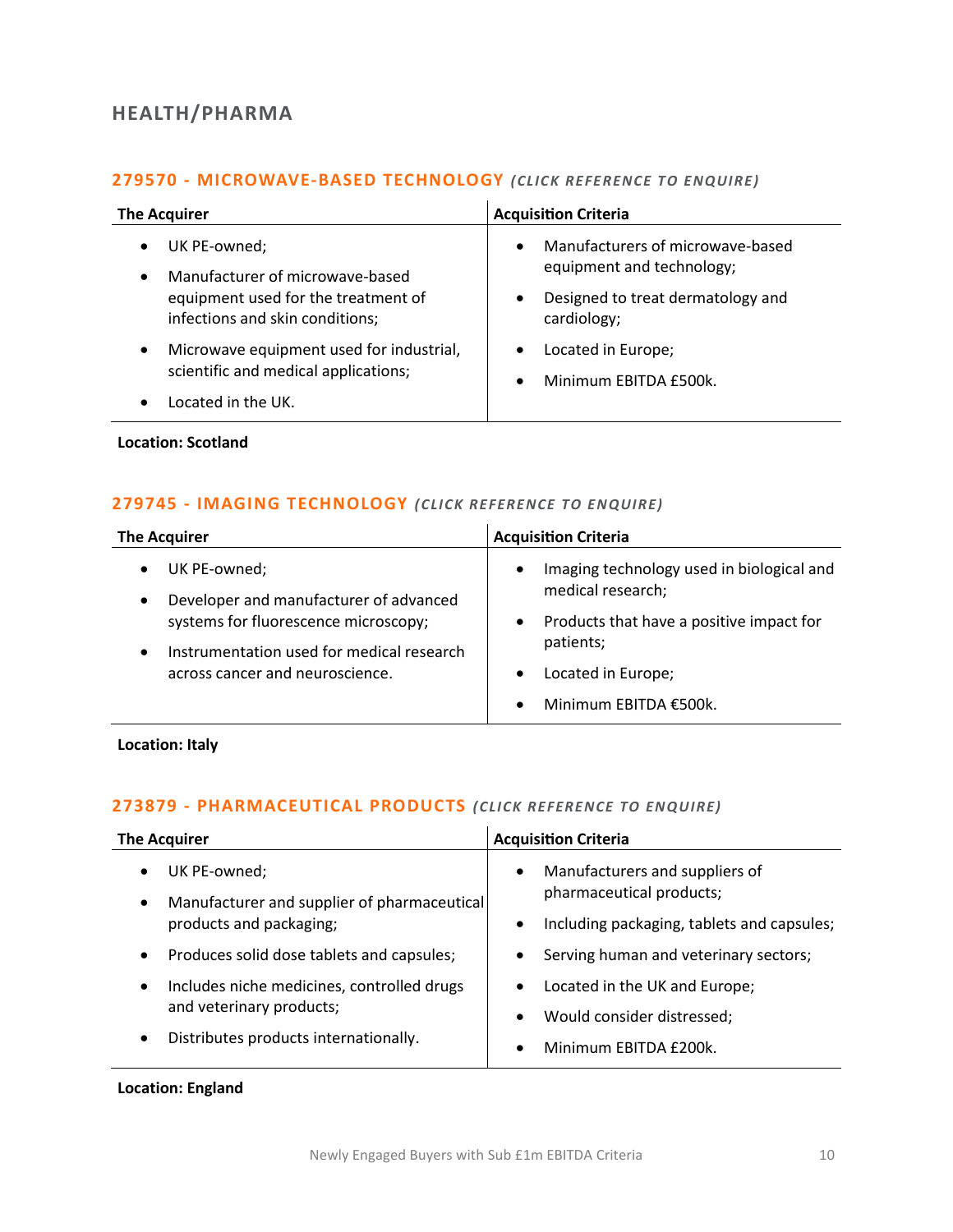#### **[279627 -](mailto:maryia.amrez@langcliffeinternational.com?subject=279627%20-%20CDMOs) CDMOS** *(CLICK REFE RENCE TO EN QUIRE)*

| CDMOs providing formulation and dosage<br>UK PE-owned;<br>$\bullet$<br>$\bullet$<br>form development services;<br>Pharmaceutical contract development and<br>$\bullet$<br>manufacturing organisation;<br>Specialists in spray dryings and dry<br>$\bullet$<br>powder dosage forms;<br>Offers early feasibility studies, process<br>$\bullet$<br>optimalisation and manufacturing services;<br>Located in Europe;<br>Clients range from small start-ups to mid-<br>Minimum EBITDA £500k.<br>$\bullet$<br>$\bullet$<br>sized pharmaceutical companies;<br>Operates across the UK.<br>٠ | <b>The Acquirer</b> | <b>Acquisition Criteria</b> |
|--------------------------------------------------------------------------------------------------------------------------------------------------------------------------------------------------------------------------------------------------------------------------------------------------------------------------------------------------------------------------------------------------------------------------------------------------------------------------------------------------------------------------------------------------------------------------------------|---------------------|-----------------------------|
|                                                                                                                                                                                                                                                                                                                                                                                                                                                                                                                                                                                      |                     |                             |

#### **Location: England**

#### **255809 - [IMMUNE DIAGNOSTIC REAGENTS](mailto:charlotte.keane@langcliffeinternational.com?subject=255809%20-%20Immune%20Diagnostic%20Reagents)** (CLICK REFERENCE TO ENQUIRE)

| <b>The Acquirer</b>                                                                                                       | <b>Acquisition Criteria</b>                                  |
|---------------------------------------------------------------------------------------------------------------------------|--------------------------------------------------------------|
| Danish PE-owned;<br>Manufacturer of immune diagnostic<br>$\bullet$                                                        | Manufacturers of immune diagnostic<br>$\bullet$<br>reagents; |
| reagents;                                                                                                                 | Serving the diagnostics and life science<br>$\bullet$        |
| Products include antibodies, antigens, IVD<br>$\bullet$<br>ancillary agents, cell cultures and enzymes;                   | industries;<br>Located in Europe or the US;                  |
| Other services include antibody<br>$\bullet$<br>development, lateral flow assay development<br>and antigen customisation; | Minimum EBITDA €250k.<br>٠                                   |
| Headquartered in the UK with additional<br>facilities in Sweden and the U.S.                                              |                                                              |

#### **Location: Wales**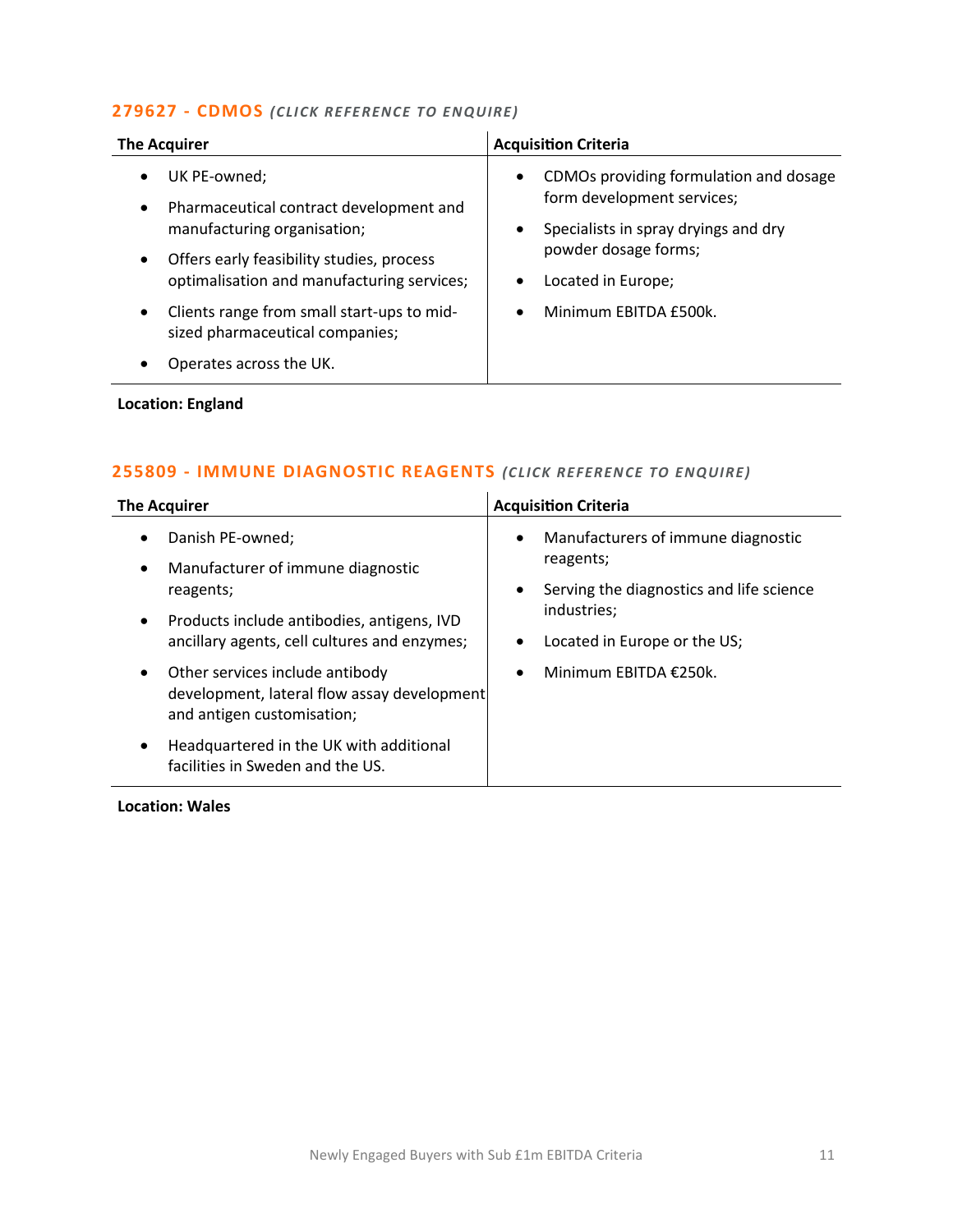#### **279729 - [BLOOD COLLECTION & DIALYSIS CONSUMABLES](mailto:george.davies@langcliffeinternational.com?subject=279729%20-%20Blood%20Collection%20and%20Dialysis%20Consumables)** *(CLICK RE FEREN CE TO ENQUIRE )*

| <b>The Acquirer</b>                                                                               | <b>Acquisition Criteria</b>                                                                                                             |
|---------------------------------------------------------------------------------------------------|-----------------------------------------------------------------------------------------------------------------------------------------|
| US PE-owned;<br>Distributor of speciality medical<br>$\bullet$<br>consumables;                    | Distributors of blood collection and<br>$\bullet$<br>dialysis medical consumables;<br>Located in North America and Europe;<br>$\bullet$ |
| Serves the blood and plasma collection and<br>$\bullet$<br>dialysis service industries;           | Minimum EBITDA US\$500k.<br>$\bullet$                                                                                                   |
| Products include preparation, extraction,<br>pharmaceuticals, diagnostics and PPE<br>consumables. |                                                                                                                                         |

**Location: USA**

#### **273884 - [PHARMACEUTICAL PRODUCTS](mailto:poppy.briggs@langcliffeinternational.com?subject=273884%20-%20Pharmaceutical%20Products)** *(CLICK RE FERENCE TO EN QUIRE)*

| <b>The Acquirer</b>                                                                                                                             | <b>Acquisition Criteria</b>                                                                  |
|-------------------------------------------------------------------------------------------------------------------------------------------------|----------------------------------------------------------------------------------------------|
| US PE-owned;                                                                                                                                    | Distributors of pharmaceutical products;                                                     |
| Group of companies;                                                                                                                             | No production companies;<br>٠                                                                |
| Active in the distribution of pharmaceutical<br>products, alongside the development and<br>manufacturing of generic pharmaceutical<br>products; | Serving pharmacies, hospitals, care homes<br>or wholesalers;<br>Located in Europe or the US; |
| Serves pharmacies, wholesalers, hospitals<br>$\bullet$<br>and retirement homes;                                                                 | Minimum EBITDA of €500k.                                                                     |
| Special focus on niche, well-established<br>molecules and products difficult to develop<br>and manufacture;                                     |                                                                                              |
| Located in Belgium, Ireland and the US.                                                                                                         |                                                                                              |

**Location: Belgium**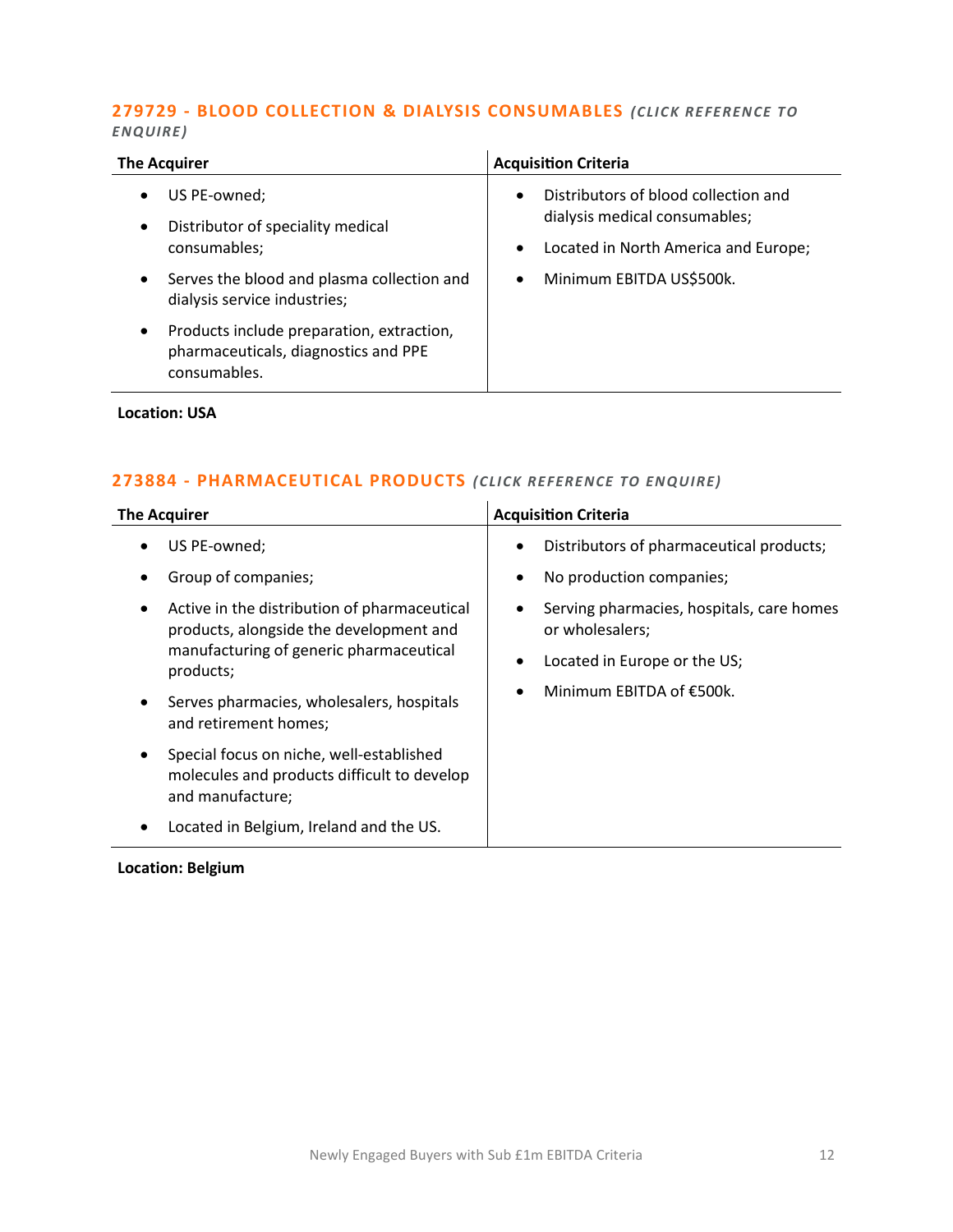#### **273208 - [DIGITAL WELLNESS SOLUTIONS](mailto:george.davies@langcliffeinternational.com?subject=273208%20-%20Digital%20Wellness%20Solutions)** *(CLICK REFE RENCE TO E NQUIRE )*

| <b>The Acquirer</b>                                                                                                                                                                                                                                                                                                                                                                                                                                                                      | <b>Acquisition Criteria</b>                                                                                                                                                                                      |
|------------------------------------------------------------------------------------------------------------------------------------------------------------------------------------------------------------------------------------------------------------------------------------------------------------------------------------------------------------------------------------------------------------------------------------------------------------------------------------------|------------------------------------------------------------------------------------------------------------------------------------------------------------------------------------------------------------------|
| US PE-owned;<br>$\bullet$<br>Provider of digital wellness support resources<br>$\bullet$<br>for workers in high-stress critical roles;<br>Offers customised apps, wellness tests,<br>$\bullet$<br>personal and professional development<br>resources and 24/7 wellness support;<br>Designed for use by first responders and<br>$\bullet$<br>workers in the emergency services, as well as<br>other high-stress professions;<br>Products and services offered across the US.<br>$\bullet$ | Providers of wellness technology and SaaS<br>$\bullet$<br>solutions;<br>Looking to increase content offering;<br>Located globally with a preference for the<br>٠<br>US;<br>Minimum EBITDA US\$200k.<br>$\bullet$ |
| <b>Location: USA</b>                                                                                                                                                                                                                                                                                                                                                                                                                                                                     |                                                                                                                                                                                                                  |

#### **276502 - [LIFE SCIENCE TRAINING & SUPPORT SERVICES](mailto:george.davies@langcliffeinternational.com?subject=276502%20-%20Life%20Science%20Training%20and%20Support%20Services)** *(CLICK RE FEREN CE TO ENQUIRE )*

| <b>The Acquirer</b>                                                                                  | <b>Acquisition Criteria</b>                                                                        |
|------------------------------------------------------------------------------------------------------|----------------------------------------------------------------------------------------------------|
| US PE-owned;                                                                                         | Providers of training solutions, advisory<br>$\bullet$<br>and support services to the life-science |
| Developer and provider of learning,<br>performance and process solutions;                            | industry;                                                                                          |
| Serves the life science industry exclusively;                                                        | Especially focusing on R&D and<br>$\bullet$<br>commercial performance and compliance;              |
| Provides training, advisory, scientific and<br>$\bullet$<br>medical communications support services; | Located in North America, Europe and the<br>$\bullet$<br>APAC region;                              |
| Headquartered in the US with offices across<br>Europe and the APAC region.                           | Minimum EBITDA US\$500k.<br>$\bullet$                                                              |

**Location: USA**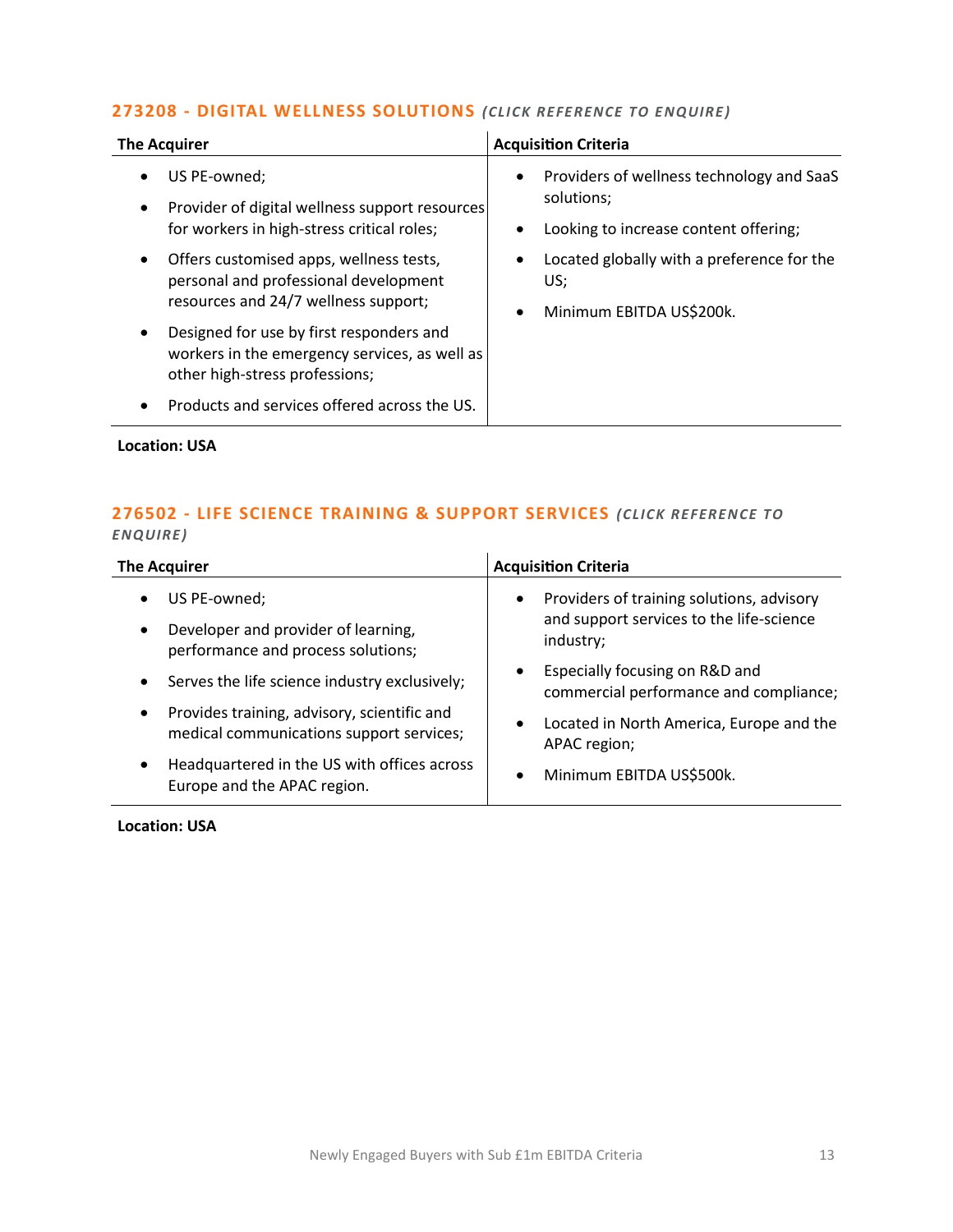# <span id="page-13-0"></span>**HEALTHCARE PROVIDERS**

#### **279651 - [OPHTHALMOLOGY CLINICS](mailto:maryia.amrez@langcliffeinternational.com?subject=279651%20-%20Ophthalmology%20Clinics)** *(CLICK RE FEREN CE TO ENQUIRE)*

| <b>The Acquirer</b>                                                                              | <b>Acquisition Criteria</b>                    |
|--------------------------------------------------------------------------------------------------|------------------------------------------------|
| UK PE-owned;                                                                                     | Individual ophthalmology clinics;<br>$\bullet$ |
| Provider of ophthalmology services;                                                              | Located in Germany;<br>$\bullet$               |
| Services include laser treatments, lens<br>$\bullet$<br>surgeries and treatment of eye diseases; | Minimum EBITDA €250k.<br>$\bullet$             |
| Clinics located across Germany.                                                                  |                                                |

#### **Location: Germany**

#### **279387 - [FOSTER CARE AGENCIES](mailto:lauren.parker@langcliffeinternational.com?subject=279387%20-%20Foster%20Care%20Agencies)** *(CLICK REFERENCE TO EN QUIRE)*

| <b>The Acquirer</b>                                                          | <b>Acquisition Criteria</b>                                       |
|------------------------------------------------------------------------------|-------------------------------------------------------------------|
| UK privately-owned;<br>$\bullet$                                             | Foster care agencies;<br>$\bullet$                                |
| Provider of residential care for children;<br>$\bullet$                      | Providers of residential care and support<br>$\bullet$            |
| Support provided to individuals between the<br>$\bullet$<br>ages of 8 to 18; | services;<br>Services provided to young children and<br>$\bullet$ |
| Caters to children and young adults with<br>$\bullet$<br>complex needs.      | adults with challenging emotional and<br>behavioural needs;       |
|                                                                              | Located in the UK;                                                |
|                                                                              | <b>EBITDA above £200k.</b><br>$\bullet$                           |

**Location: England**

#### **270741 - [SOCIAL CARE SERVICES](mailto:emily.mcdermott@langcliffeinternational.com?subject=270741%20-%20Social%20Care%20Services)** *(CLICK REFERENCE TO EN QUIRE)*

| <b>The Acquirer</b>                                                                                                                                                                                                                                                       | <b>Acquisition Criteria</b>                                                                                                                                                                                       |
|---------------------------------------------------------------------------------------------------------------------------------------------------------------------------------------------------------------------------------------------------------------------------|-------------------------------------------------------------------------------------------------------------------------------------------------------------------------------------------------------------------|
| UK PE firm;<br>$\bullet$<br>Acquires and develops healthcare businesses;<br>$\bullet$<br>Specialises in children's homes, specialist<br>$\bullet$<br>care and education facilities, fostering<br>services and social care training;<br>Invests across the UK and Ireland. | Providers of specialist social care services;<br>$\bullet$<br>Focused on mental health and care<br>$\bullet$<br>leavers;<br>Located in the UK and Ireland;<br>$\bullet$<br>EBITDA between £250k-£1m.<br>$\bullet$ |
|                                                                                                                                                                                                                                                                           |                                                                                                                                                                                                                   |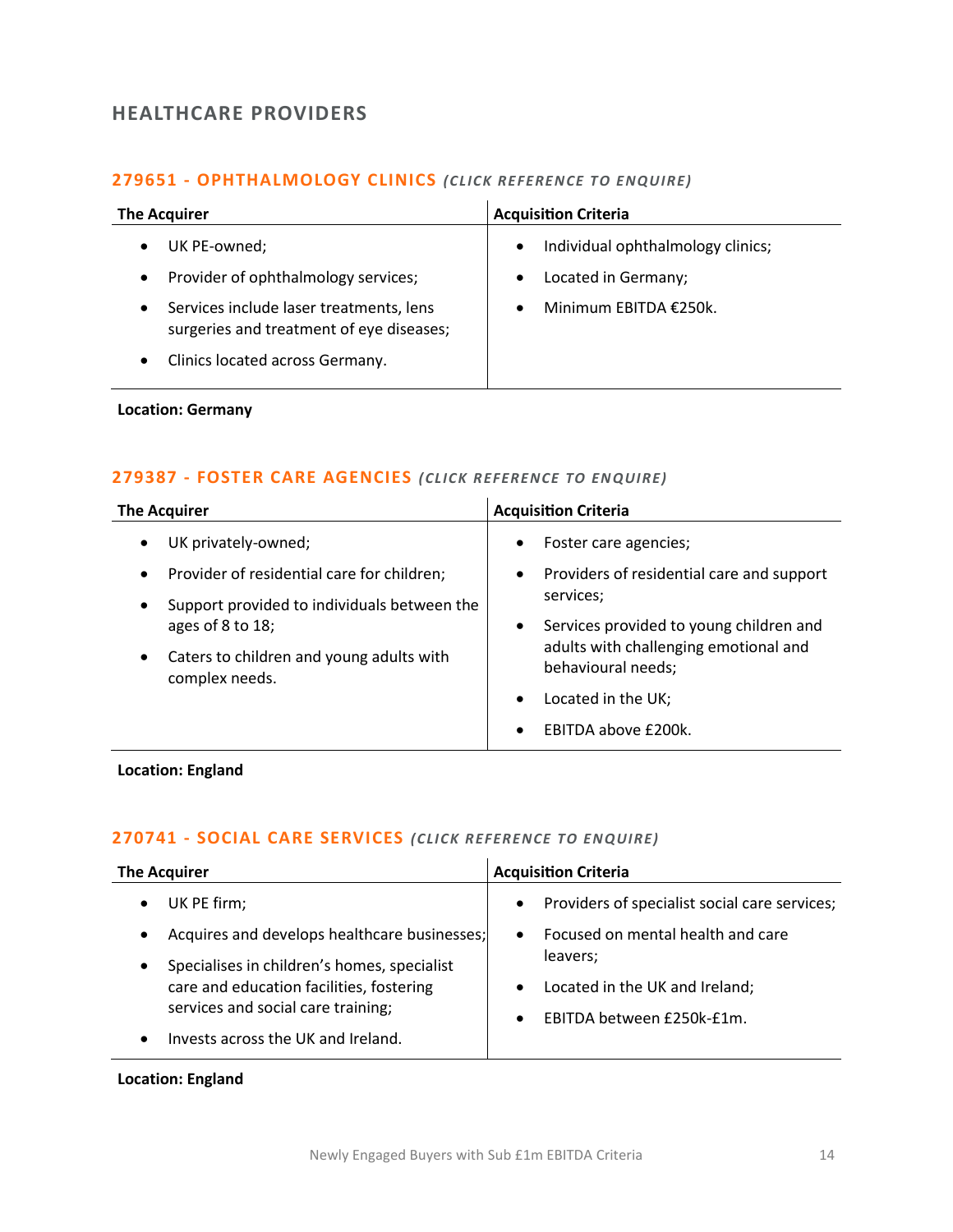#### **The Acquirer Acquirer Acquisition Criteria** • German PE-owned; • Provider of product sales and retail management software solutions; • Offers software solutions that combine sales optimisation, graphical project planning and product lifecycle management capabilities; • Sales solutions include project-centred CRM technologies for sales optimisation and product lifecycle management; • Retail solutions include an integrated planning environment for store design and outlet management; • Offers complementary consulting, implementation and maintenance services; • Offers products and services to manufacturers and retail clients. • Providers of retail and sales software; • Solutions designed around CRM, product configuration, cost-and-price calculation, store design, product display management and project planning; • Operating B2B, serving retailers and manufacturers; • Located in Europe; • Minimum EBITDA €500k.

#### <span id="page-14-0"></span>**279338 - [RETAIL & SALES SOFTWARE](mailto:poppy.briggs@langcliffeinternational.com?subject=279338%20-%20Retail%20and%20Sales%20Software)** *(CLICK REFE RENCE TO EN QUIRE)*

#### **Location: Switzerland**

#### **279635 - [CLOUD MODERNISATION & INTEGRATION](mailto:emily.mcdermott@langcliffeinternational.com?subject=279635%20-%20Cloud%20Modernisation%20and%20Integration)** *(CLICK RE FE RENCE TO EN QUIRE)*

| <b>The Acquirer</b>                                                                                                                                                                                                                                                                                      | <b>Acquisition Criteria</b>                                                                                                                                                                                                |
|----------------------------------------------------------------------------------------------------------------------------------------------------------------------------------------------------------------------------------------------------------------------------------------------------------|----------------------------------------------------------------------------------------------------------------------------------------------------------------------------------------------------------------------------|
| UK PE-owned;<br>$\bullet$<br>Provider of digital modernisation and cloud<br>$\bullet$<br>services;<br>Specialists in Google Cloud technologies;<br>$\bullet$<br>Offering includes custom cloud application<br>$\bullet$<br>development, migration and managed<br>services;<br>Located in the South-East. | Providers of cloud<br>$\bullet$<br>modernisation/integration services;<br>Specialists in Google Cloud are of<br>$\bullet$<br>particular interest;<br>Located in the UK;<br>$\bullet$<br>Minimum EBITDA £250k.<br>$\bullet$ |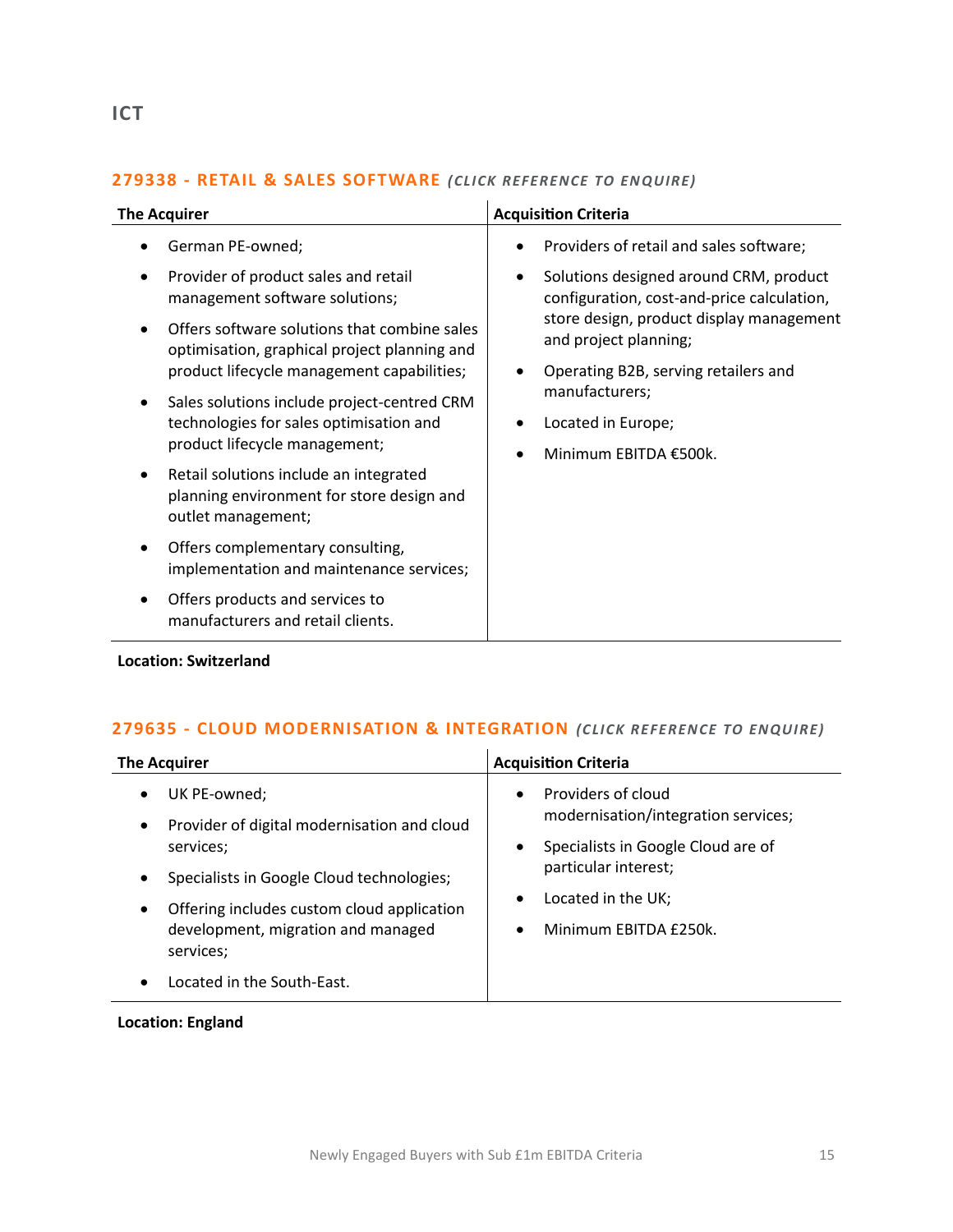#### **278431 - [E-COMMERCE AUTOMATION SOFTWARE](mailto:maryia.amrez@langcliffeinternational.com?subject=278431%20-%20E-Commerce%20Automation%20Software)** *(CLICK REFE RENCE TO ENQUIRE)*

| <b>The Acquirer</b>                                                                                        | <b>Acquisition Criteria</b>                                                                                             |
|------------------------------------------------------------------------------------------------------------|-------------------------------------------------------------------------------------------------------------------------|
| UK PE-owned;<br>Provider of SaaS marketing automation and<br>$\bullet$<br>Customer Data Platform software; | Providers of e-commerce focused<br>$\bullet$<br>marketing automation software;<br>Customer data platforms;<br>$\bullet$ |
| Provides personalised experiences to<br>improve the engagement of e-commerce<br>marketing;                 | Located in Europe and the US;<br>$\bullet$<br>Minimum EBITDA €500k.<br>$\bullet$                                        |
| Serves over 2500 organisations globally.                                                                   |                                                                                                                         |

#### **Location: Poland**

#### **279542 - [IOT CONNECTIVITY](mailto:maryia.amrez@langcliffeinternational.com?subject=279542%20-%20IoT%20Connectivity)** *(CLICK RE FERE NCE TO ENQUIRE)*

| <b>The Acquirer</b>                        | <b>Acquisition Criteria</b>             |
|--------------------------------------------|-----------------------------------------|
| UK PE-owned                                | Providers of IoT connectivity;          |
| $\bullet$                                  | $\bullet$                               |
| Global connectivity provider;              | Technology which can connect mobile     |
| $\bullet$                                  | $\bullet$                               |
| Services include remote management of SIMs | network operators in a single platform; |
| $\bullet$                                  | Located in the UK and Europe;           |
| and connecting devices globally;           | $\bullet$                               |
| Located in the Channel Islands.            | Minimum EBITDA £500k.                   |
| $\bullet$                                  | $\bullet$                               |

**Location: Jersey**

#### **278535 - [STUDENT MANAGEMENT & EDTECH SOFTWARE](mailto:george.davies@langcliffeinternational.com?subject=278535%20-%20Student%20Management%20and%20EdTech%20Software)** *(CLICK REFE RENCE TO ENQUIRE )*

| <b>The Acquirer</b>                                                                                                                                                                                                                                                                                                 | <b>Acquisition Criteria</b>                                                                                                                                                                                           |
|---------------------------------------------------------------------------------------------------------------------------------------------------------------------------------------------------------------------------------------------------------------------------------------------------------------------|-----------------------------------------------------------------------------------------------------------------------------------------------------------------------------------------------------------------------|
| US PE-owned;<br>$\bullet$<br>Provider of higher education student<br>management and ERP software solutions;<br>$\bullet$<br>Platform includes student management,<br>marketing & web administration, campus life<br>$\bullet$<br>and workforce development solutions;<br>$\bullet$<br>Located in Canada and the US. | Developers of student management and<br>relations EdTech software solutions;<br>Providers of higher education ERP and<br>administrative platforms;<br>Located in North America or Europe;<br>Minimum EBITDA US\$500k. |

#### **Location: USA**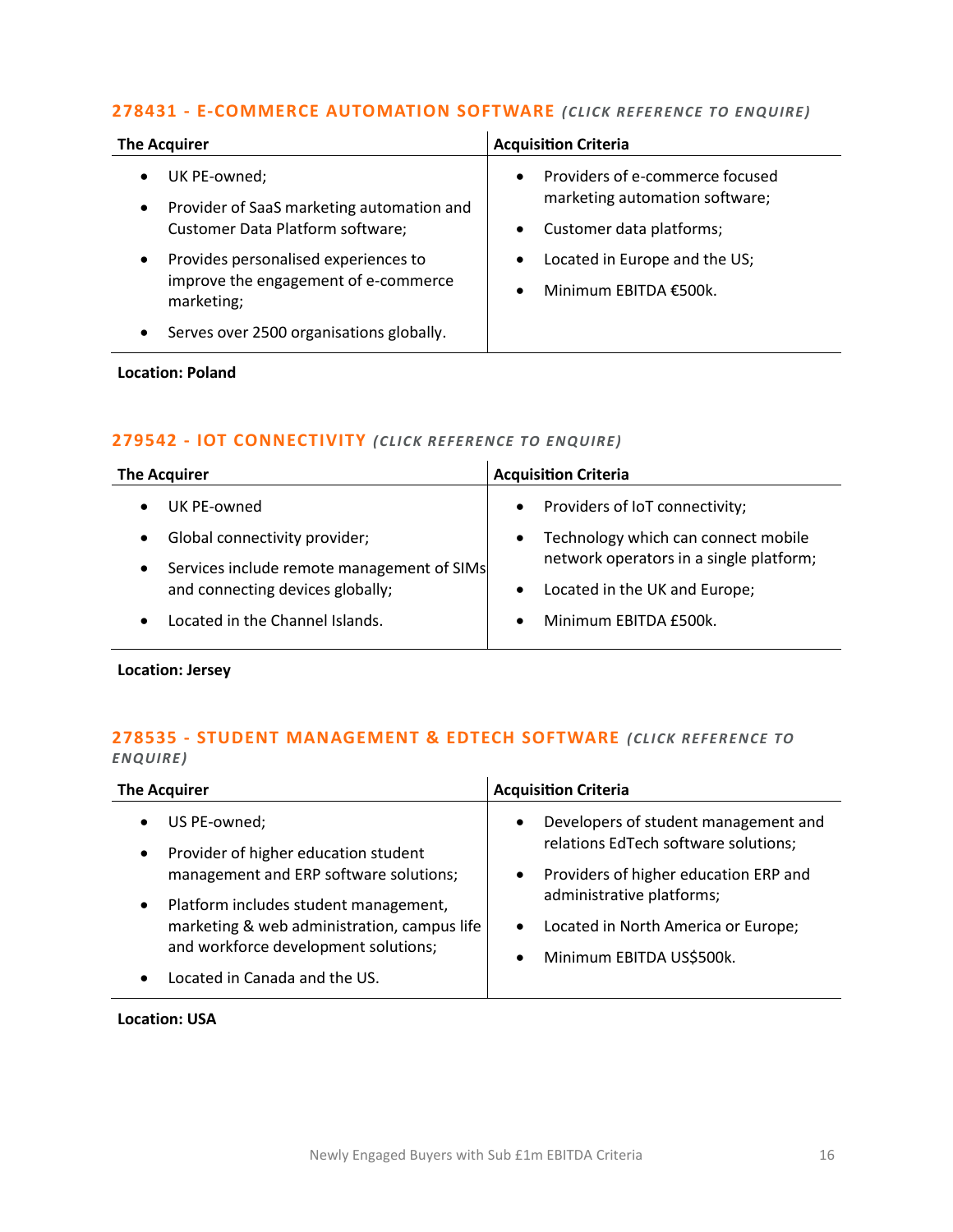#### **279748 - [TEXT GENERATION SOFTWARE](mailto:george.davies@langcliffeinternational.com?subject=279748%20-%20Text%20Generation%20Software)** (CLICK REFERENCE TO ENQUIRE)

| <b>The Acquirer</b>                                                                           | <b>Acquisition Criteria</b>                                                 |
|-----------------------------------------------------------------------------------------------|-----------------------------------------------------------------------------|
| US PE-owned;<br>Provider of multi-language text generation                                    | Developers of AI driven automated text<br>$\bullet$<br>generation software; |
| solutions;                                                                                    | Serving data rich industries;<br>$\bullet$                                  |
| Serves high content industries such as<br>$\bullet$<br>eCommerce, medical services and media; | Located in Europe;<br>$\bullet$<br>Minimum EBITDA US\$500k.<br>$\bullet$    |
| Allows users to automatically create content<br>$\bullet$<br>in over to 110 languages.        |                                                                             |

#### **Location: Germany**

#### **279623 - [DIGITAL TEACHING RESOURCES](mailto:emily.mcdermott@langcliffeinternational.com?subject=279623%20-%20Digital%20Teaching%20Resources)** *(CLICK REFE RENCE TO E NQUIRE )*

| <b>The Acquirer</b>                                                                                                                                    | <b>Acquisition Criteria</b>                                                                                                                                                                             |
|--------------------------------------------------------------------------------------------------------------------------------------------------------|---------------------------------------------------------------------------------------------------------------------------------------------------------------------------------------------------------|
| UK PE-owned;<br>$\bullet$<br>EdTech platform;<br>$\bullet$<br>Provider of digital training content, including<br>$\bullet$<br>videos and lesson plans; | Providers of digital teaching resources;<br>$\bullet$<br>Serving the primary education sector;<br>$\bullet$<br>Located in the UK, Europe and the US;<br>$\bullet$<br>Minimum EBITDA £100k.<br>$\bullet$ |
| Serves primary schools across the UK.<br>$\bullet$                                                                                                     |                                                                                                                                                                                                         |

**Location: England**

#### **279620 - [HR SOFTWARE](mailto:emily.mcdermott@langcliffeinternational.com?subject=279620%20-%20HR%20Software)** *(CLICK RE FEREN CE TO EN QUIRE)*

| <b>The Acquirer</b>                                                              | <b>Acquisition Criteria</b>                |
|----------------------------------------------------------------------------------|--------------------------------------------|
| UK PE-owed;<br>$\bullet$                                                         | Providers of HR software;<br>$\bullet$     |
| Employee engagement platform;<br>$\bullet$                                       | Located in the UK and Europe;<br>$\bullet$ |
| Provides employees a direct, online and<br>$\bullet$<br>moderated channel to HR; | Minimum EBITDA £100k.<br>$\bullet$         |
| Offers a full SaaS solution;<br>$\bullet$                                        |                                            |
| Operates across the UK.                                                          |                                            |
|                                                                                  |                                            |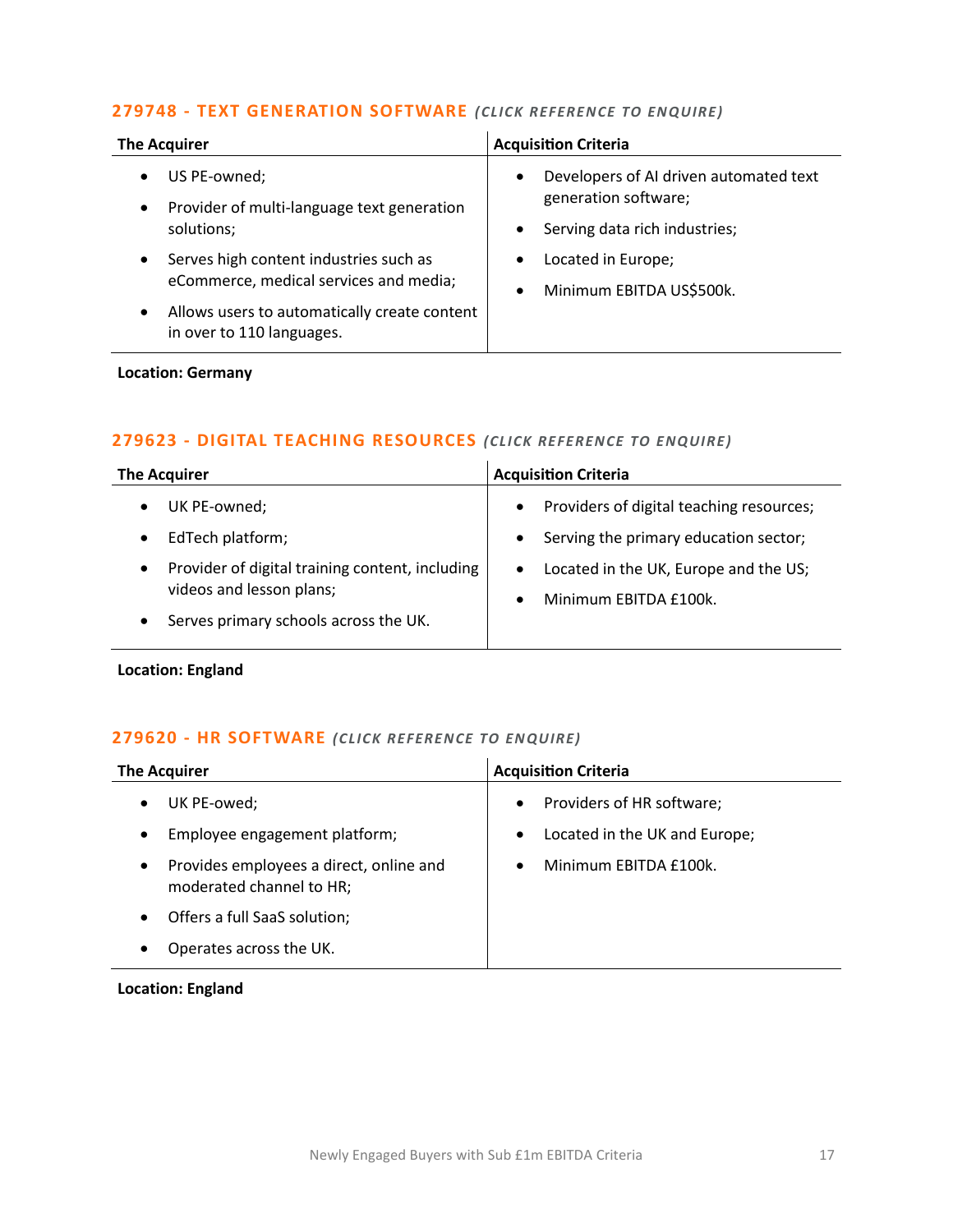#### **279705 - [DIGITAL CLAIMS SERVICES](mailto:eloka.philip@langcliffeinternational.com?subject=279705%20-%20Digital%20Claims%20Services)** *(CLICK RE FEREN CE TO ENQUIRE)*

| <b>The Acquirer</b>                                                                                                                                                                        | <b>Acquisition Criteria</b>                                                                                                                         |
|--------------------------------------------------------------------------------------------------------------------------------------------------------------------------------------------|-----------------------------------------------------------------------------------------------------------------------------------------------------|
| German privately-owned;<br>$\bullet$<br>Provider of digital services to insurance<br>$\bullet$<br>companies;                                                                               | Providers of digital claims services;<br>$\bullet$<br>Offering digital and automated services<br>$\bullet$<br>and solutions to insurance companies; |
| Processes and digitalises injury claims for<br>$\bullet$<br>insurance providers;<br>Also develops predictive analysis models;<br>$\bullet$<br>Part of a wider American group.<br>$\bullet$ | Located in Europe and the US;<br>$\bullet$<br>Minimum EBITDA €500k.<br>$\bullet$                                                                    |

#### **Location: Germany**

#### **279198 - [EDTECH COMPANIES](mailto:charlotte.keane@langcliffeinternational.com?subject=279198%20-%20EdTech%20Companies)** *(CLICK RE FERENCE TO ENQUIRE)*

| <b>The Acquirer</b>                                                          | <b>Acquisition Criteria</b>                                                                                             |
|------------------------------------------------------------------------------|-------------------------------------------------------------------------------------------------------------------------|
| XSTO-listed;<br>٠<br>Developer of application-based education<br>$\bullet$   | EdTech companies;<br>$\bullet$<br>Developers of educational software<br>$\bullet$                                       |
| platforms;                                                                   | solutions;                                                                                                              |
| Aimed at children between the ages of 3 to<br>$\bullet$                      | B <sub>2</sub> C and B <sub>2</sub> B;<br>٠                                                                             |
| 16;<br>Provides fun and educational exercises on<br>$\bullet$<br>their apps; | Serving children between the ages of 4-16<br>$\bullet$<br>years old;<br>Located in the Nordics, UK and US;<br>$\bullet$ |
| Headquartered in Sweden;<br>$\bullet$                                        | Minimum EBITDA €250k.<br>$\bullet$                                                                                      |
| Operates across the Nordics, UK and US.<br>$\bullet$                         |                                                                                                                         |

**Location: Sweden**

#### **279634 - [IT SERVICES & TRAINING](mailto:lauren.parker@langcliffeinternational.com?subject=279634%20-%20IT%20Services%20and%20Training)** (CLICK REFERENCE TO ENQUIRE)

| <b>The Acquirer</b>                                      | <b>Acquisition Criteria</b>                             |
|----------------------------------------------------------|---------------------------------------------------------|
| UK privately-owned;<br>$\bullet$                         | Providers of IT services and training;<br>$\bullet$     |
| Managed IT service provider;<br>$\bullet$                | Offering managed IT services, security and<br>$\bullet$ |
| Offers IT support, data security, training,<br>$\bullet$ | communications solutions;                               |
| communications and cloud services;                       | Operating B2B;                                          |
| Operates a network of offices across the<br>$\bullet$    | Located in the UK;<br>$\bullet$                         |
| Midlands and the North of England.                       | EBITDA above £500k.                                     |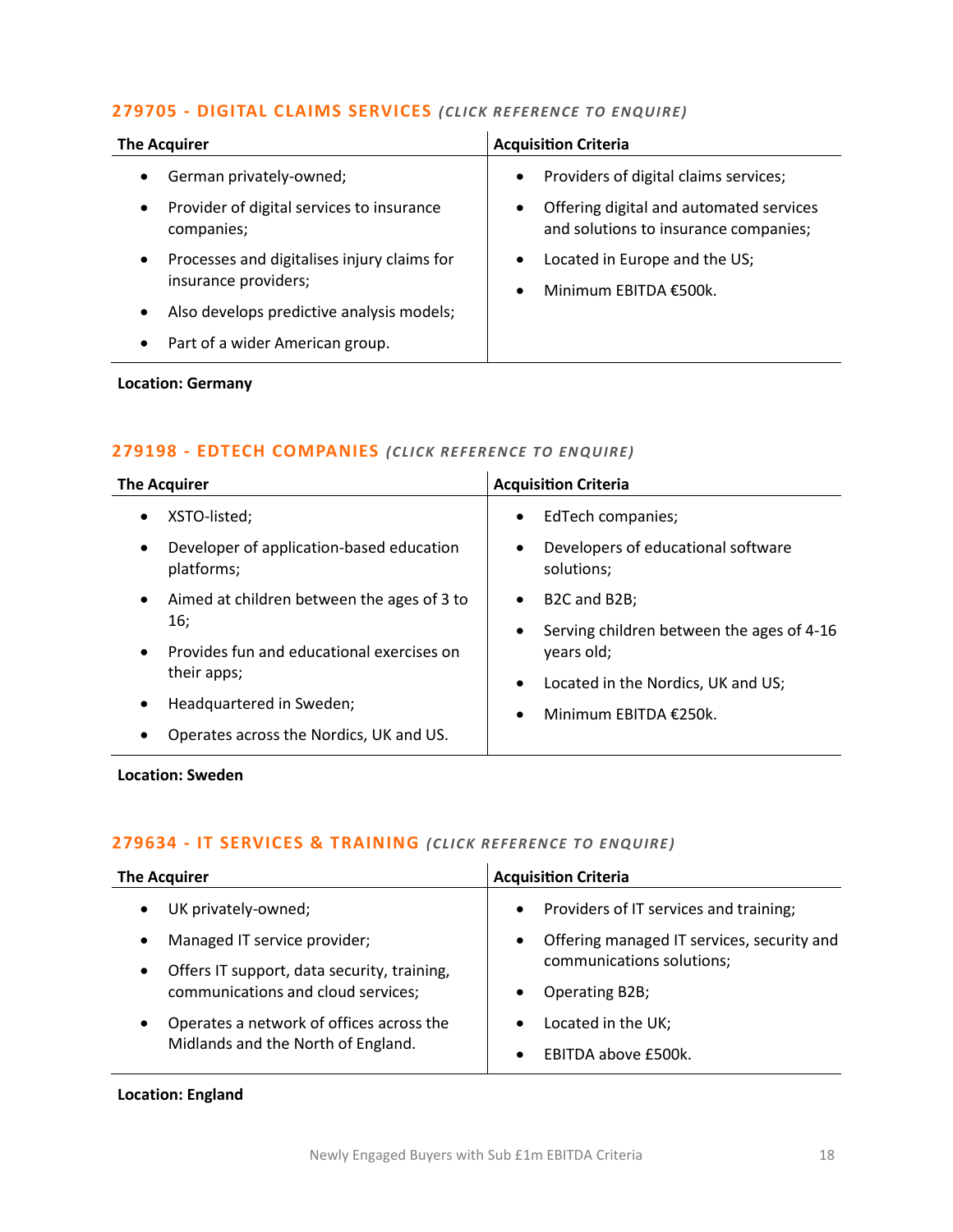#### **279553 - [PERFORMANCE MONITORING & USER EXPERIENCE SOLUTIONS](mailto:george.davies@langcliffeinternational.com?subject=279553%20-%20Performance%20Monitoring%20and%20User%20Experience%20Solutions)** *(CLICK*

*REFEREN CE TO ENQUIRE )*

| <b>The Acquirer</b>                                                                                               | <b>Acquisition Criteria</b>                                                                                                                                   |
|-------------------------------------------------------------------------------------------------------------------|---------------------------------------------------------------------------------------------------------------------------------------------------------------|
| US PE-owned;<br>Developer of application/SaaS performance<br>testing and user experience monitoring<br>solutions; | Developers of performance monitoring<br>$\bullet$<br>and user experience solutions;<br>Designed for use in applications and<br>$\bullet$<br>online platforms; |
| Solutions include synthetic monitoring,<br>capacity testing and performance analysis;                             | Offering monitoring, load testing and user<br>$\bullet$<br>experience analysis capabilities;                                                                  |
| Customers include global enterprises,<br>financial institutions and government<br>agencies;                       | Located in North America and Europe;<br>٠<br>Minimum EBITDA US\$500k.<br>$\bullet$                                                                            |
| Headquartered in Sweden with additional<br>offices in the US and UK.                                              |                                                                                                                                                               |

**Location: Sweden**

# **276697 - [VENUE HIRE PLATFORMS](mailto:millie.maddocks@langcliffeinternational.com?subject=276697%20-%20Venue%20Hire%20Platforms)** (CLICK REFERENCE TO ENQUIRE)

| <b>The Acquirer</b>                                                                                   | <b>Acquisition Criteria</b>                |
|-------------------------------------------------------------------------------------------------------|--------------------------------------------|
| UK PE-owned;                                                                                          | Digital venue hire platforms;<br>$\bullet$ |
| Digital venue hire platform;<br>$\bullet$                                                             | Located in the UK;<br>$\bullet$            |
| Allows people to find and hire under-utilised<br>$\bullet$<br>school leisure and community venues;    | Minimum EBITDA £250k.<br>$\bullet$         |
| For activities such as funeral wakes, drama,<br>$\bullet$<br>learning, sports and wedding receptions; |                                            |
| Located in Manchester.                                                                                |                                            |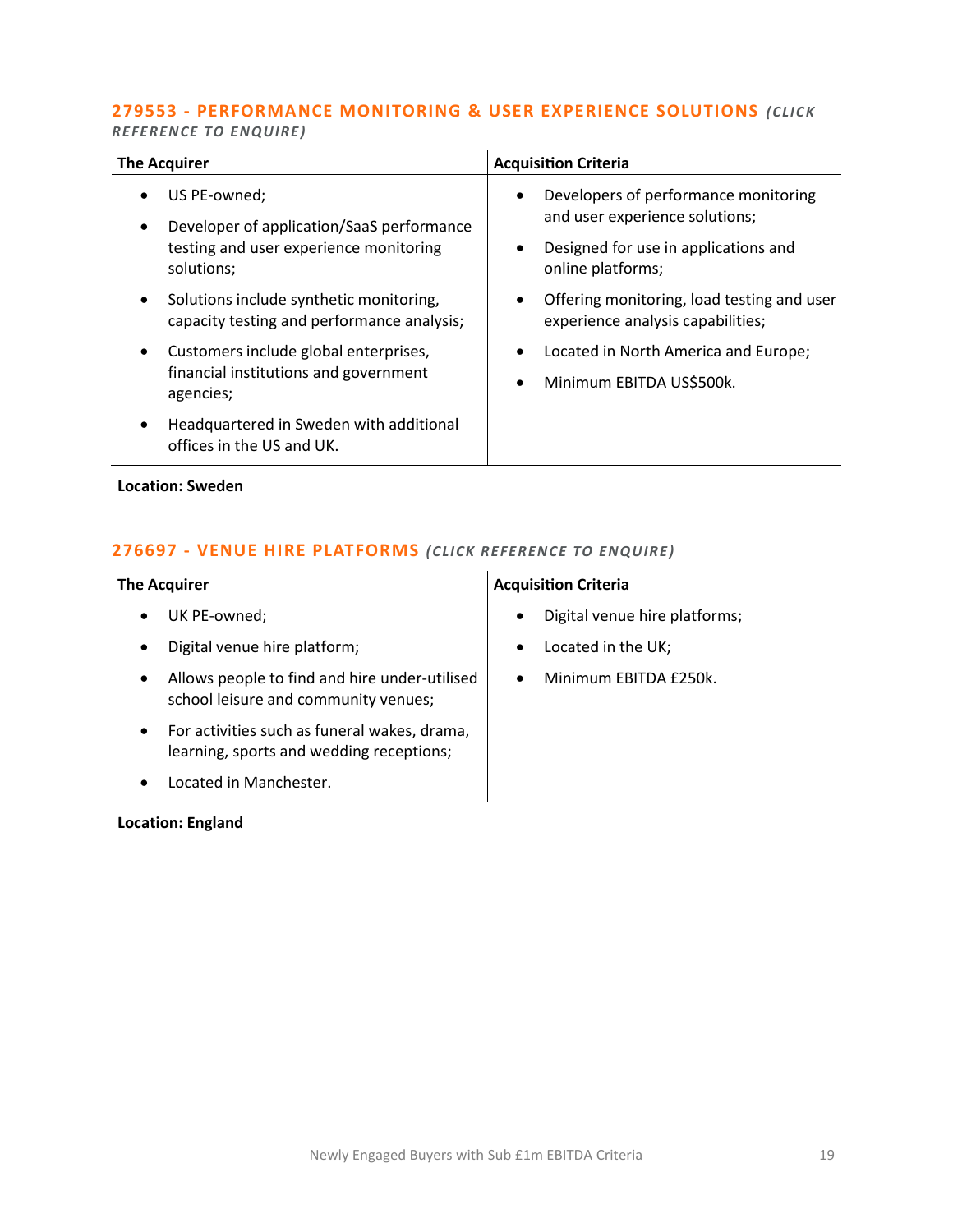#### **271750 - [INTEGRATION & DATA MIGRATION](mailto:emily.mcdermott@langcliffeinternational.com?subject=271750%20-%20Integration%20and%20Data%20Migration)** *(CLICK RE FERENCE TO ENQUIRE)*

| <b>The Acquirer</b>                                                      | <b>Acquisition Criteria</b>                                                            |
|--------------------------------------------------------------------------|----------------------------------------------------------------------------------------|
| UK PE-owned;                                                             | Integration and data migration specialists;<br>$\bullet$                               |
| Provider of cloud and data migration, and<br>$\bullet$                   | Serving the private and public sectors;<br>$\bullet$                                   |
| integration managed services;<br>Customers include private corporations, | Providers of IT managed services, data<br>$\bullet$<br>consultancy and data analytics; |
| healthcare and government organisations;                                 | Serving the public sector only;<br>٠                                                   |
| Headquartered in the Midlands;                                           | Located in the UK;<br>$\bullet$                                                        |
| Located across the UK and the US.                                        | Turnover between £500k-£5m.<br>$\bullet$                                               |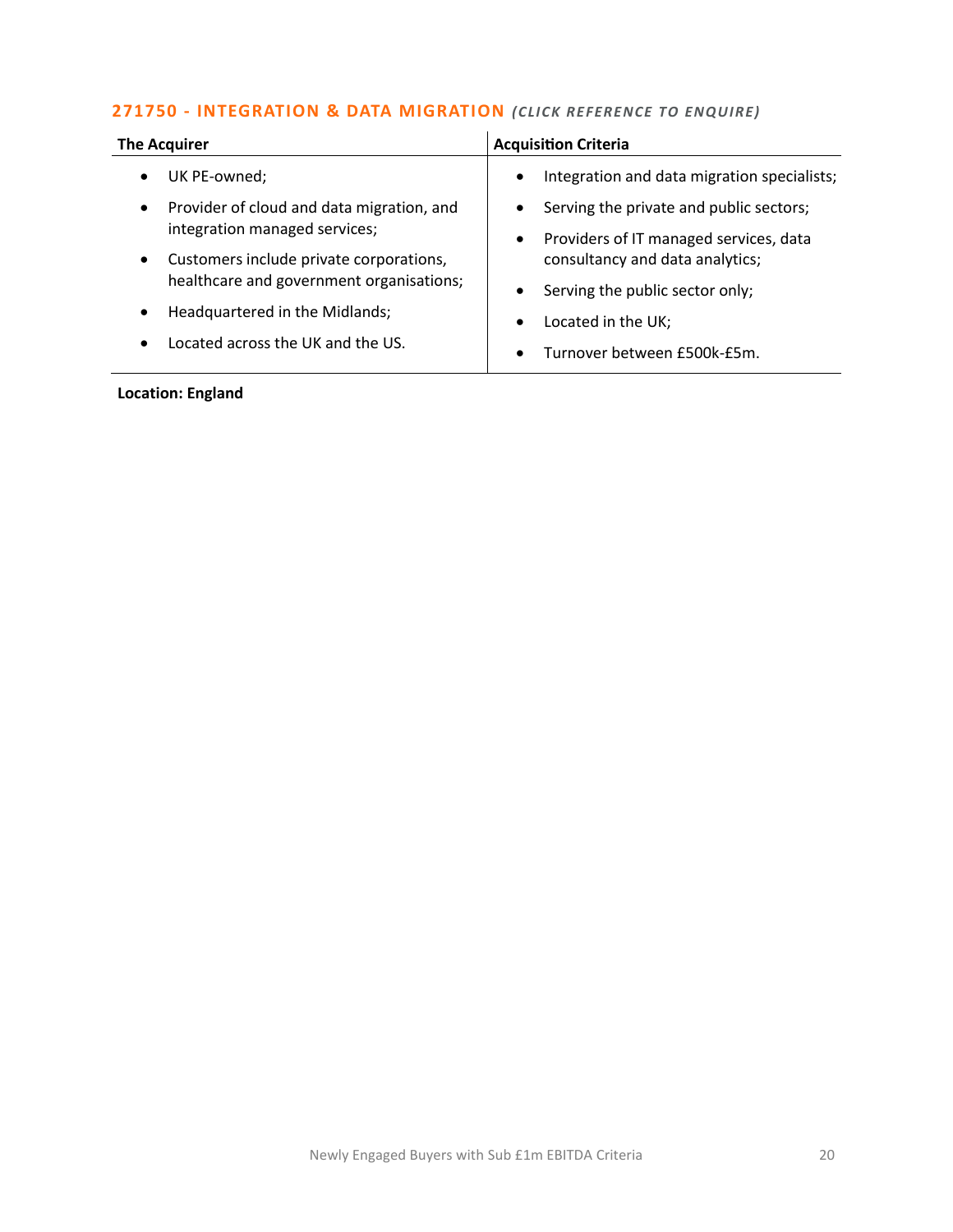# <span id="page-20-0"></span>**INDUSTRIAL/MANUFACTURING**

#### **279449 - [FLOW CONTROL PRODUCTS](mailto:george.davies@langcliffeinternational.com?subject=279449%20-%20Flow%20Control%20Products)** *(CLICK REFE RENCE TO EN QUIRE)*

| <b>The Acquirer</b>                                                        | <b>Acquisition Criteria</b>                                                                         |
|----------------------------------------------------------------------------|-----------------------------------------------------------------------------------------------------|
| US PE-owned;<br>$\bullet$                                                  | Manufacturers of flow control products;<br>$\bullet$                                                |
| Manufacturer of sanitary flow control<br>$\bullet$<br>products;            | Providers of sanitary products to the food,<br>$\bullet$<br>beverage and pharmaceutical industries; |
| Provider to the food, beverage and<br>$\bullet$<br>pharmaceutical sectors; | Located in North America and Europe;<br>$\bullet$<br>Minimum EBITDA US\$500k.<br>$\bullet$          |
| Products include values, pumps, hoses and<br>$\bullet$<br>fittings.        |                                                                                                     |

#### **Location: USA**

#### **278840 - [TEMPORARY TEMPERATURE SOLUTIONS](mailto:charlotte.keane@langcliffeinternational.com?subject=278840%20-%20Temporary%20Temperature%20Solutions)** *(CLICK RE FERE NCE TO ENQUIRE)*

|                                                                          | <b>The Acquirer</b>                                                                    |                       | <b>Acquisition Criteria</b>                                       |
|--------------------------------------------------------------------------|----------------------------------------------------------------------------------------|-----------------------|-------------------------------------------------------------------|
|                                                                          | French PE-owned;                                                                       | $\bullet$             | Providers of temporary temperature                                |
| $\bullet$                                                                | Provider of rental equipment for heating and<br>cooling solutions;                     | $\bullet$             | control solutions;<br>Activities in the areas of heating, hot and |
| $\bullet$                                                                | Provides a full service from specification and<br>proposals to rental of equipment and |                       | cold-water production, air treatments and<br>air conditioning;    |
|                                                                          | aftersales services;                                                                   |                       | Strong second tier management;                                    |
| $\bullet$                                                                | Products include chillers, air handlers, air                                           |                       | Located in Europe;                                                |
| conditioners, cold rooms, hot air generators<br>and steam boiler houses; |                                                                                        | Minimum EBITDA €750k. |                                                                   |
|                                                                          | Operates domestically.                                                                 |                       |                                                                   |

#### **Location: France**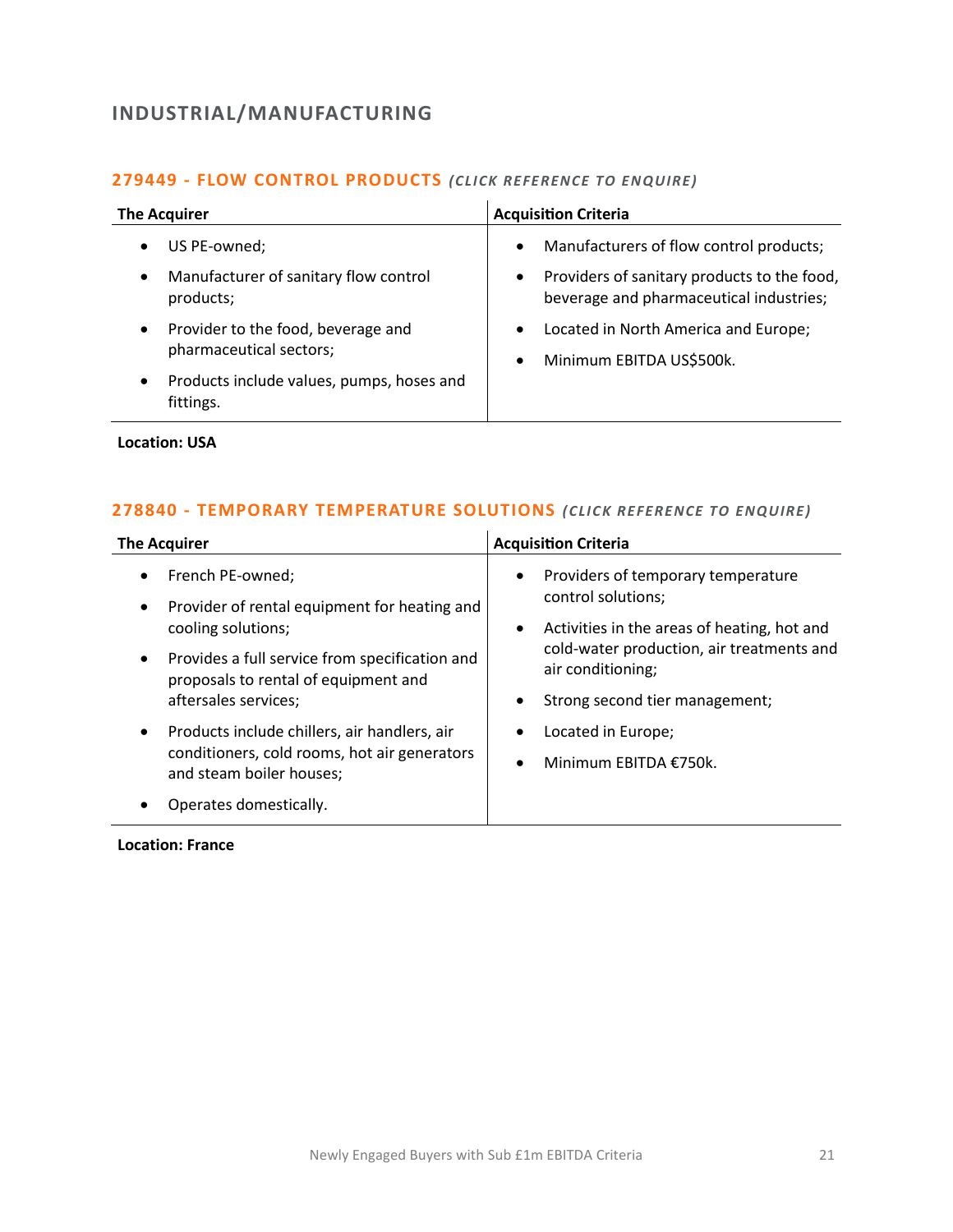#### **279702 - [PLANT POT, TRAYS & CONTAINERS](mailto:george.davies@langcliffeinternational.com?subject=279702%20-%20Plant%20Pot,%20Trays%20and%20Containers)** *(CLICK RE FERENCE TO ENQUIRE)*

| <b>The Acquirer</b>                                                                       | <b>Acquisition Criteria</b>                                         |
|-------------------------------------------------------------------------------------------|---------------------------------------------------------------------|
| US PE-owned;                                                                              | Manufacturers of plant pots, trays and<br>$\bullet$                 |
| Manufacturer of thermoformed plant pots,<br>$\bullet$<br>trays and containers;            | containers;<br>Serving professional growers primarily;<br>$\bullet$ |
| Serves the professional horticultural industry;<br>$\bullet$                              | Located in Europe;<br>$\bullet$                                     |
| Produces products under proprietary brands;                                               | Minimum EBITDA US\$500k.<br>$\bullet$                               |
| Headquartered in the Netherlands with<br>$\bullet$<br>additional locations across Europe. |                                                                     |

#### **Location: Netherlands**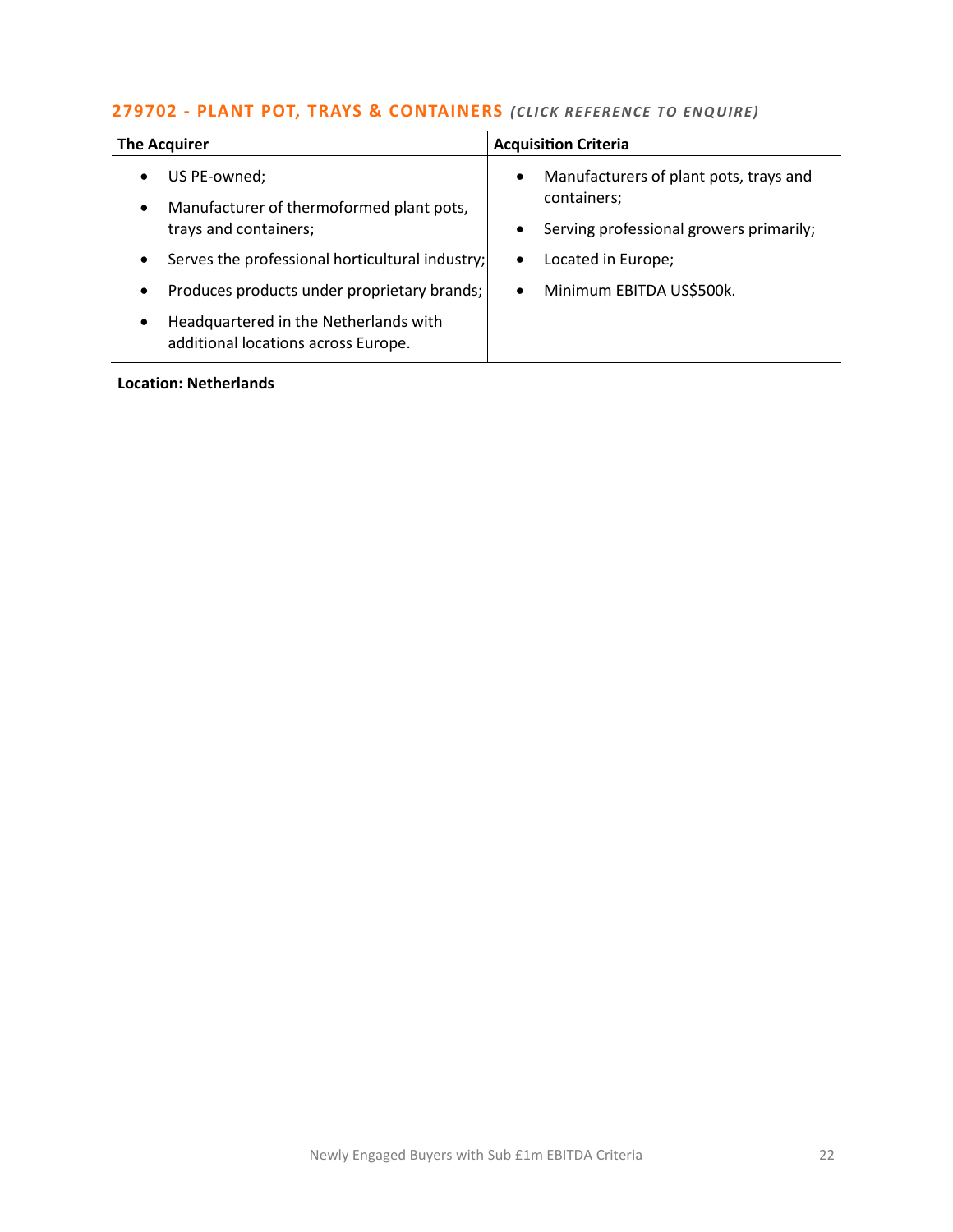# <span id="page-22-0"></span>**MARKETING COMMUNICATIONS**

| <b>The Acquirer</b>                                                                    | <b>Acquisition Criteria</b>                                                                                        |
|----------------------------------------------------------------------------------------|--------------------------------------------------------------------------------------------------------------------|
| US PE-owned;<br>Developer of a digital marketing SaaS<br>$\bullet$<br>platform;        | Developers of digital marketing SaaS<br>$\bullet$<br>solutions;<br>Including advertising and campaign<br>$\bullet$ |
| Supporting businesses with omnichannel<br>$\bullet$<br>digital marketing optimisation; | optimisation and market data solutions;<br>Located in North America and Europe;<br>$\bullet$                       |
| Provider of real-time market data;<br>$\bullet$                                        | Minimum EBITDA US\$500k.<br>$\bullet$                                                                              |
| Worldwide customer-base;<br>٠                                                          |                                                                                                                    |
| Headquartered in the US with additional<br>$\bullet$<br>offices across Europe.         |                                                                                                                    |

#### **279568 - [SAAS SOLUTIONS](mailto:george.davies@langcliffeinternational.com?subject=279568%20-%20SaaS%20Solutions)** *(CLICK RE FEREN CE TO ENQUIRE)*

**Location: USA**

#### **279697 - [PRODUCTION & ANIMATION STUDIOS](mailto:millie.maddocks@langcliffeinternational.com?subject=279697%20-%20Production%20and%20%20Animation%20Studios)** (CLICK REFERENCE TO ENQUIRE)

| <b>The Acquirer</b>                                                     | <b>Acquisition Criteria</b>                        |  |
|-------------------------------------------------------------------------|----------------------------------------------------|--|
| UK PE-owned;<br>$\bullet$                                               | B2B production and animation studios;<br>$\bullet$ |  |
| Visual effects and animation studio;<br>$\bullet$                       | Located in the UK;<br>$\bullet$                    |  |
| Provides B2B production services to media<br>$\bullet$<br>corporations; | EBITDA between £250k-£2m.<br>$\bullet$             |  |
| Also develops children focused original<br>$\bullet$<br>content;        |                                                    |  |
| Operates globally.                                                      |                                                    |  |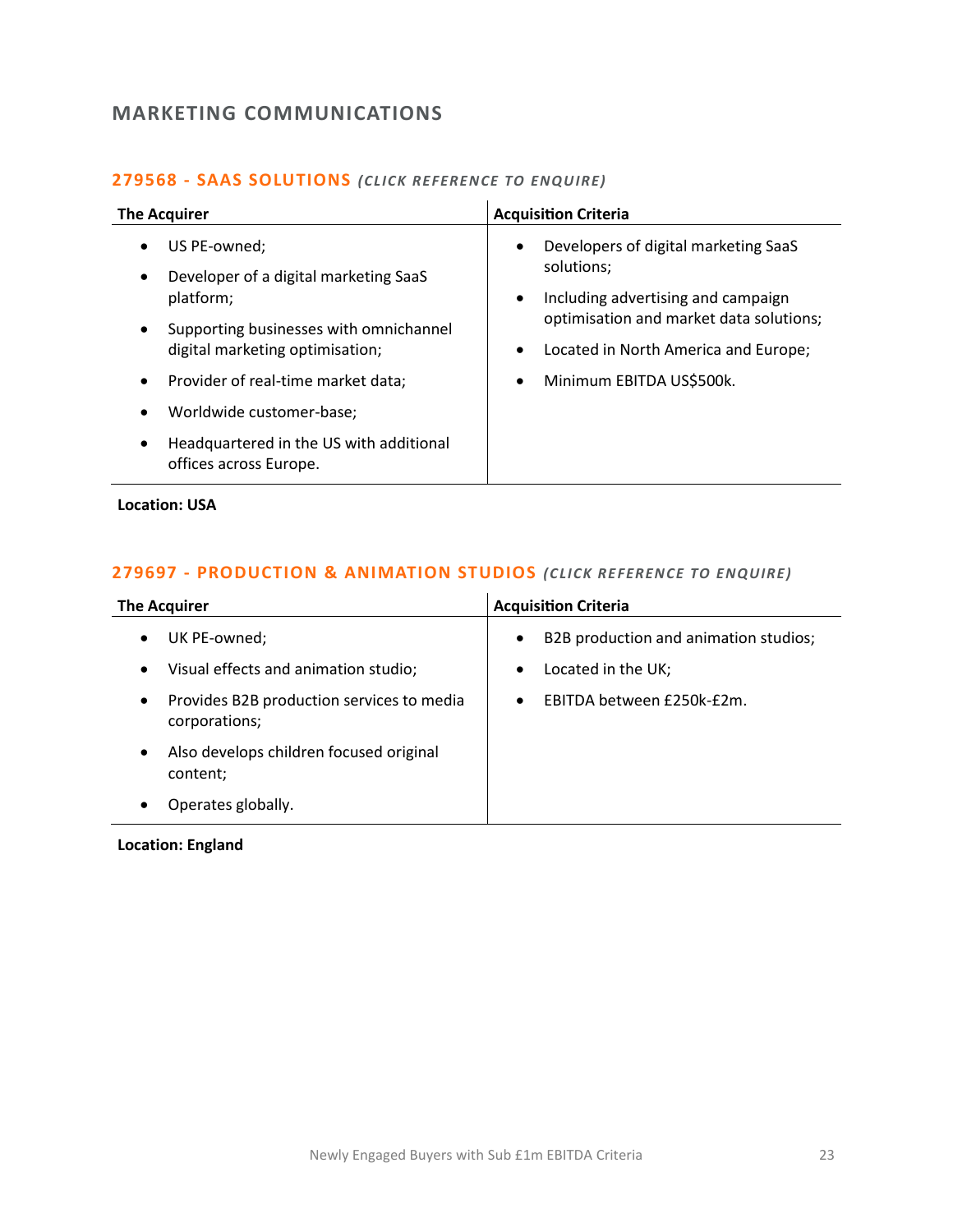#### **279694 - [CONTENT DESIGN AGENCIES](mailto:maryia.amrez@langcliffeinternational.com?subject=279694%20-%20Content%20Design%20Agencies)** *(CLICK REFE RENCE TO EN QUIRE)*

| <b>The Acquirer</b>                                            | <b>Acquisition Criteria</b>                                                                       |
|----------------------------------------------------------------|---------------------------------------------------------------------------------------------------|
| UK PE-owned;                                                   | Content design agencies;<br>$\bullet$                                                             |
| Content design agency specialists in moving<br>imagery;        | Creators of visual experiences such as<br>$\bullet$<br>marketing videos, films, audio, television |
| Provider of branding and informative<br>advertising campaigns; | advertisements;<br>Located in the UK and the US;<br>$\bullet$                                     |
| Customers include Google and PlayStation;<br>$\bullet$         | Minimum EBITDA £250k.<br>$\bullet$                                                                |
| Studios in the UK, US and Australia.<br>$\bullet$              |                                                                                                   |

#### **Location: England**

#### **279723 - [MARKETING SERVICE AGENCIES](mailto:maryia.amrez@langcliffeinternational.com?subject=279723%20-%20Marketing%20Service%20Agencies)** *(CLICK REFE RENCE TO E NQUIRE )*

| <b>The Acquirer</b>                                                                      | <b>Acquisition Criteria</b>             |
|------------------------------------------------------------------------------------------|-----------------------------------------|
| UK PE-owned;                                                                             | Marketing service agencies;             |
| Provider of marketing services and supply-                                               | $\bullet$                               |
| $\bullet$                                                                                | Specialising in consultancy, compliance |
| chain solutions;                                                                         | and supply chain services;              |
| Services include consulting, designing and                                               | Located in Europe;                      |
| distributing branded merchandise and point-                                              | Minimum EBITDA £200k.                   |
| of-sale materials;                                                                       | $\bullet$                               |
| Primarily serving the FMCG sector;<br>Offices and clients located globally.<br>$\bullet$ |                                         |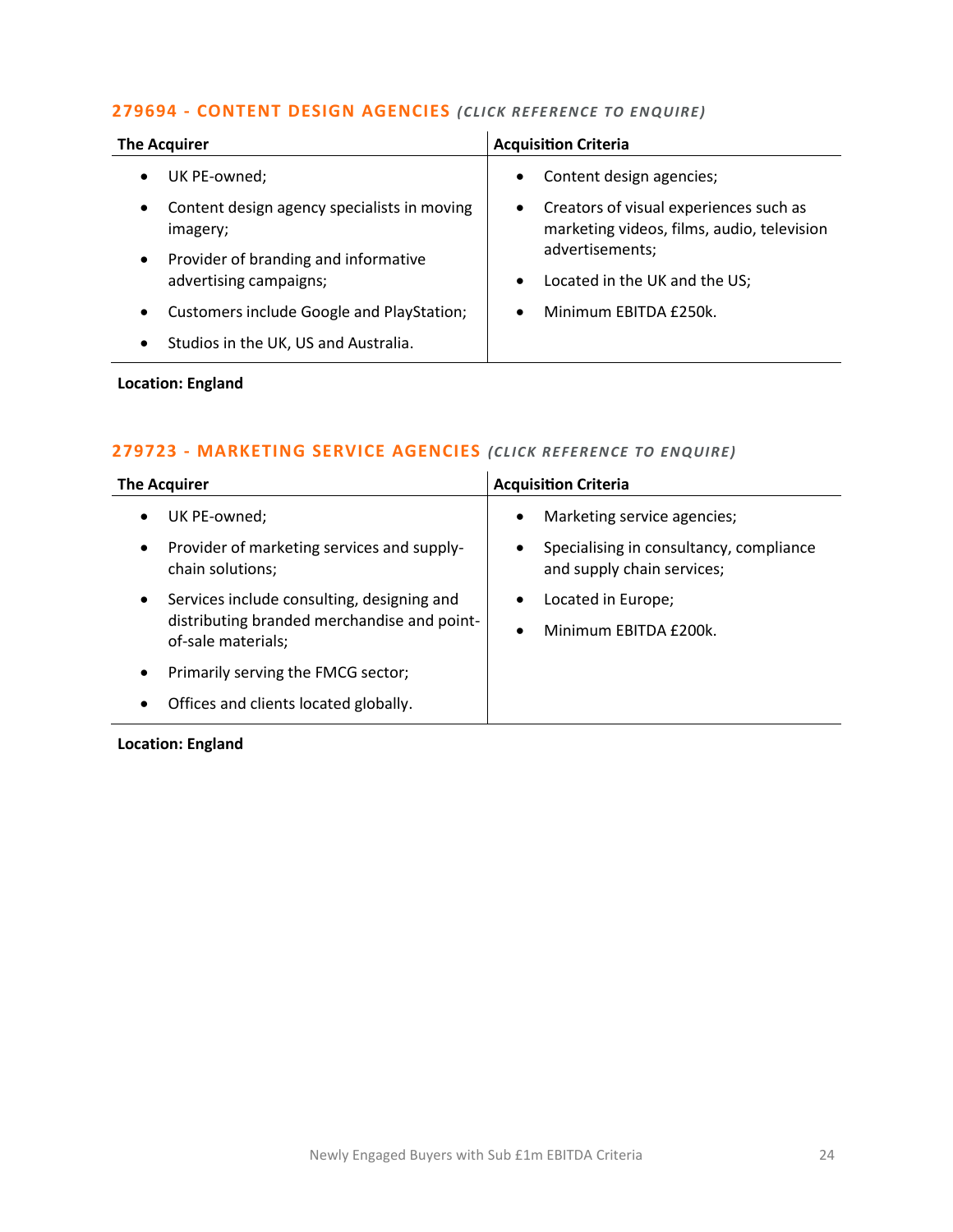# <span id="page-24-0"></span>**RECRUITMENT**

#### **258954 - [TALENT LIFECYCLE SOLUTIONS](mailto:maryia.amrez@langcliffeinternational.com?subject=258954%20-%20Talent%20Lifecycle%20Solutions)** (CLICK REFERENCE TO ENQUIRE)

| <b>The Acquirer</b>                                                                  | <b>Acquisition Criteria</b>                                                     |  |
|--------------------------------------------------------------------------------------|---------------------------------------------------------------------------------|--|
| Recruitment provider in the technology and<br>$\bullet$<br>renewable energy markets; | Providers of end-to-end talent lifecycle<br>$\bullet$<br>solutions;             |  |
| Helps clients find talent as well as retrain<br>members of their existing workforce; | Recruitment of contract, temporary and<br>$\bullet$<br>permanent opportunities; |  |
| Offices based in Europe, Asia, Australia and<br>the US.                              | Located globally;<br>$\bullet$                                                  |  |
|                                                                                      | Minimum EBITDA £500k.<br>$\bullet$                                              |  |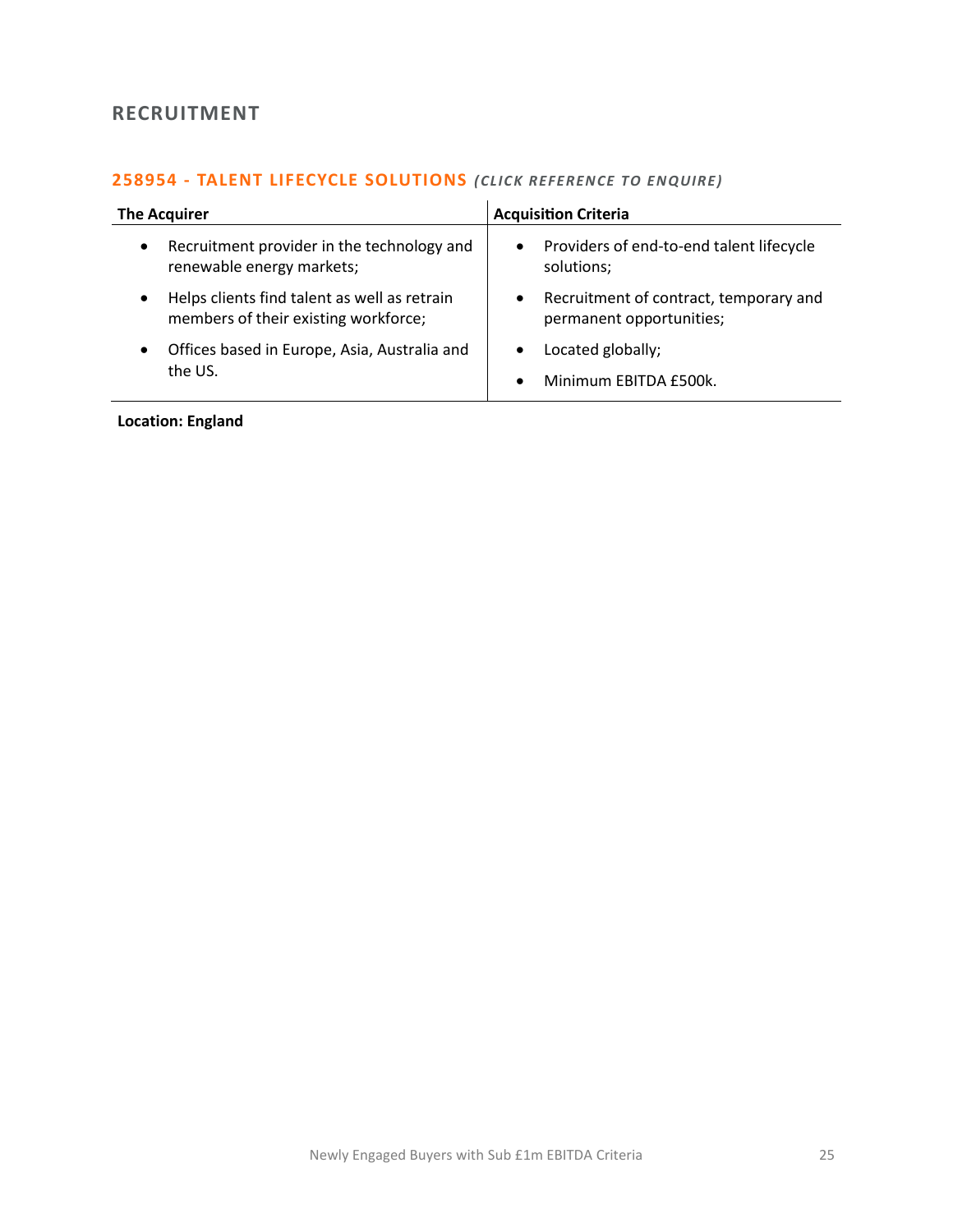# <span id="page-25-0"></span>**RETAIL/CONSUMER**

#### **265676 - [HOME & GARDEN PRODUCTS](mailto:maryia.amrez@langcliffeinternational.com?subject=265676%20-%20Home%20and%20Garden%20Products)** *(CLICK RE FERENCE TO EN QUIRE)*

| <b>The Acquirer</b>                                                                                          | <b>Acquisition Criteria</b>                                                                                                            |
|--------------------------------------------------------------------------------------------------------------|----------------------------------------------------------------------------------------------------------------------------------------|
| UK PE-owned;<br>E-commerce retailer of bathroom and kitchen<br>products;<br>Supplies products across the UK. | Online retailers of home and garden<br>$\bullet$<br>products;<br>Located in the UK;<br>$\bullet$<br>Minimum EBITDA £250k.<br>$\bullet$ |

#### **Location: England**

#### **275600 - [CYCLING PRODUCTS](mailto:george.davies@langcliffeinternational.com?subject=275600%20-%20Cycling%20Products)** *(CLICK RE FERE NCE TO ENQUIRE)*

| <b>The Acquirer</b>                                                   | <b>Acquisition Criteria</b>                                           |
|-----------------------------------------------------------------------|-----------------------------------------------------------------------|
| UK PE-owned;                                                          | Cycling product e-tailers;<br>$\bullet$                               |
| Online retailer of cycling and fitness<br>products;                   | Located in Europe;<br>$\bullet$<br>Minimum EBITDA £250k.<br>$\bullet$ |
| Products include bikes, bike parts, swimwear<br>٠<br>and electronics; |                                                                       |
| Serves a European client base.                                        |                                                                       |

**Location: Germany**

#### **279074 - [PROFESSIONAL TENTS & COVERINGS](mailto:george.davies@langcliffeinternational.com?subject=279074%20-%20Professional%20Tents%20and%20Coverings)** *(CLICK REFEREN CE TO EN QUIRE )*

| <b>The Acquirer</b>                                          | <b>Acquisition Criteria</b>                                       |
|--------------------------------------------------------------|-------------------------------------------------------------------|
| US PE-owned;<br>$\bullet$<br>Provider of tents and marquees; | Providers of professional tents and<br>$\bullet$<br>coverings;    |
| Offers party tents, industrial coverings and<br>spare parts; | Including industrial tents, gazebos and<br>$\bullet$<br>marquees; |
| Operates via a D2C online sales model.                       | Supplying B2B or B2C customers;<br>Located in Europe;             |
|                                                              | Minimum EBITDA US\$500k.                                          |

#### **Location: Germany**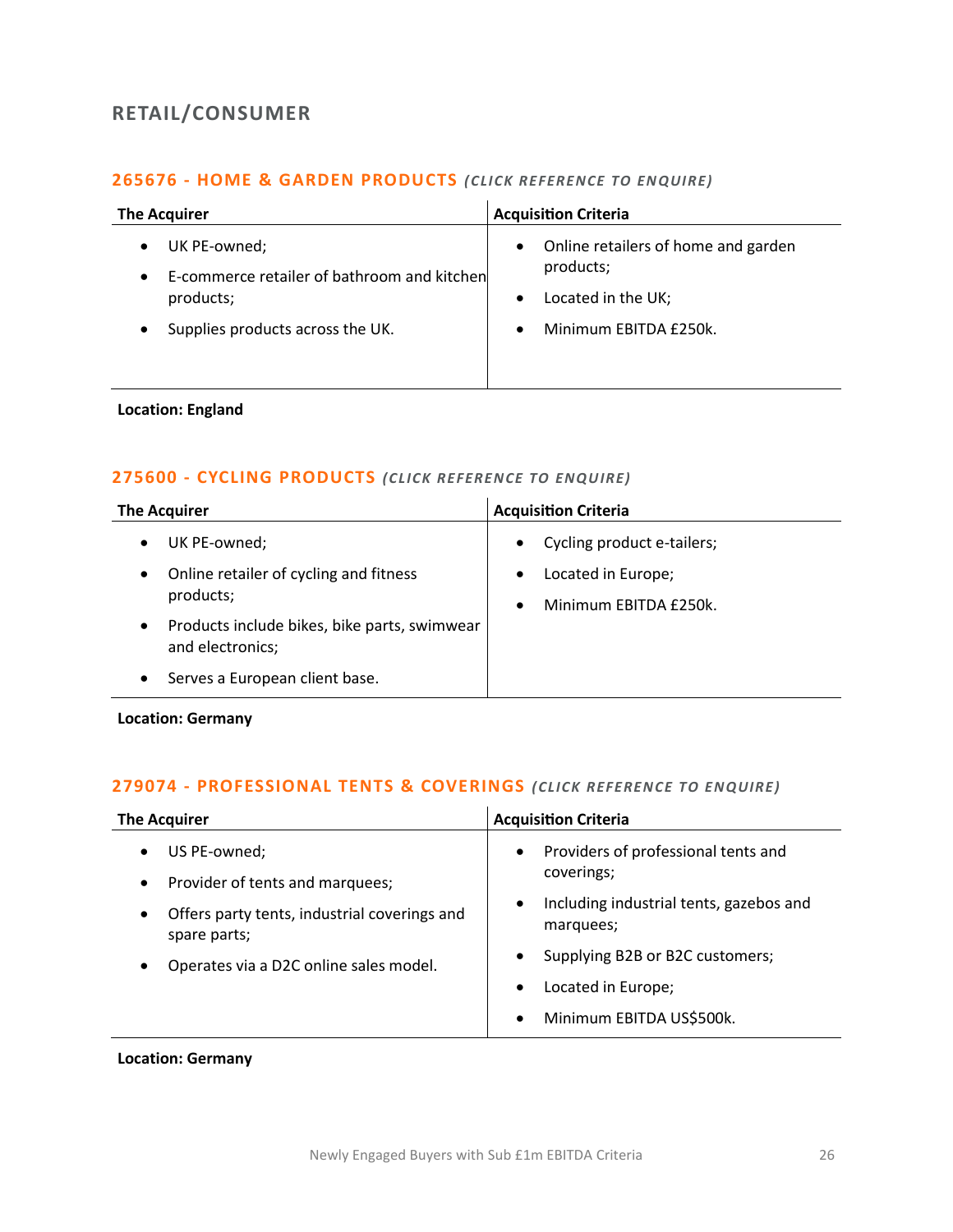#### **279544 - [RAW PET FOOD](mailto:maryia.amrez@langcliffeinternational.com?subject=279544%20-%20Raw%20Pet%20Food)** *(CLICK RE FERENCE TO EN QUIRE )*

| <b>The Acquirer</b>                                                                                              | <b>Acquisition Criteria</b>                                            |
|------------------------------------------------------------------------------------------------------------------|------------------------------------------------------------------------|
| UK PE-owned                                                                                                      | D2C providers of raw pet food;<br>$\bullet$                            |
| Raw pet food brand;                                                                                              | Dog treats;<br>$\bullet$                                               |
| Products include raw meats, bones and other<br>uncooked ingredients for cats and dogs;<br>Operates domestically. | Located in Germany;<br>$\bullet$<br>Minimum EBITDA €250k.<br>$\bullet$ |
|                                                                                                                  |                                                                        |

#### **Location: Germany**

#### **4699 - [FRAGRANCE, COSMETIC & WELLBEING BRANDS](mailto:katie.griffith@langcliffeinternational.com?subject=4699%20-%20Fragrance,%20Cosmetic%20and%20Wellbeing%20Brands)** *(CLICK REFERENCE TO ENQUIRE )*

| <b>The Acquirer</b>                                                            | <b>Acquisition Criteria</b>                                                              |
|--------------------------------------------------------------------------------|------------------------------------------------------------------------------------------|
| UK privately-owned;<br>Home fragrance designer and B2B supplier;<br>$\bullet$  | Home fragrance, cosmetics and wellbeing<br>$\bullet$<br>brands;                          |
| Products include diffusers, fragrance lamps,<br>$\bullet$<br>oils and incense; | Private label manufacturers are also of<br>$\bullet$<br>interest;                        |
| Serves the international gift retail market.<br>$\bullet$                      | Predominantly B2B but will consider B2C;<br>$\bullet$<br>Located in the UK;<br>$\bullet$ |
|                                                                                | <b>EBITDA above £200k.</b><br>$\bullet$                                                  |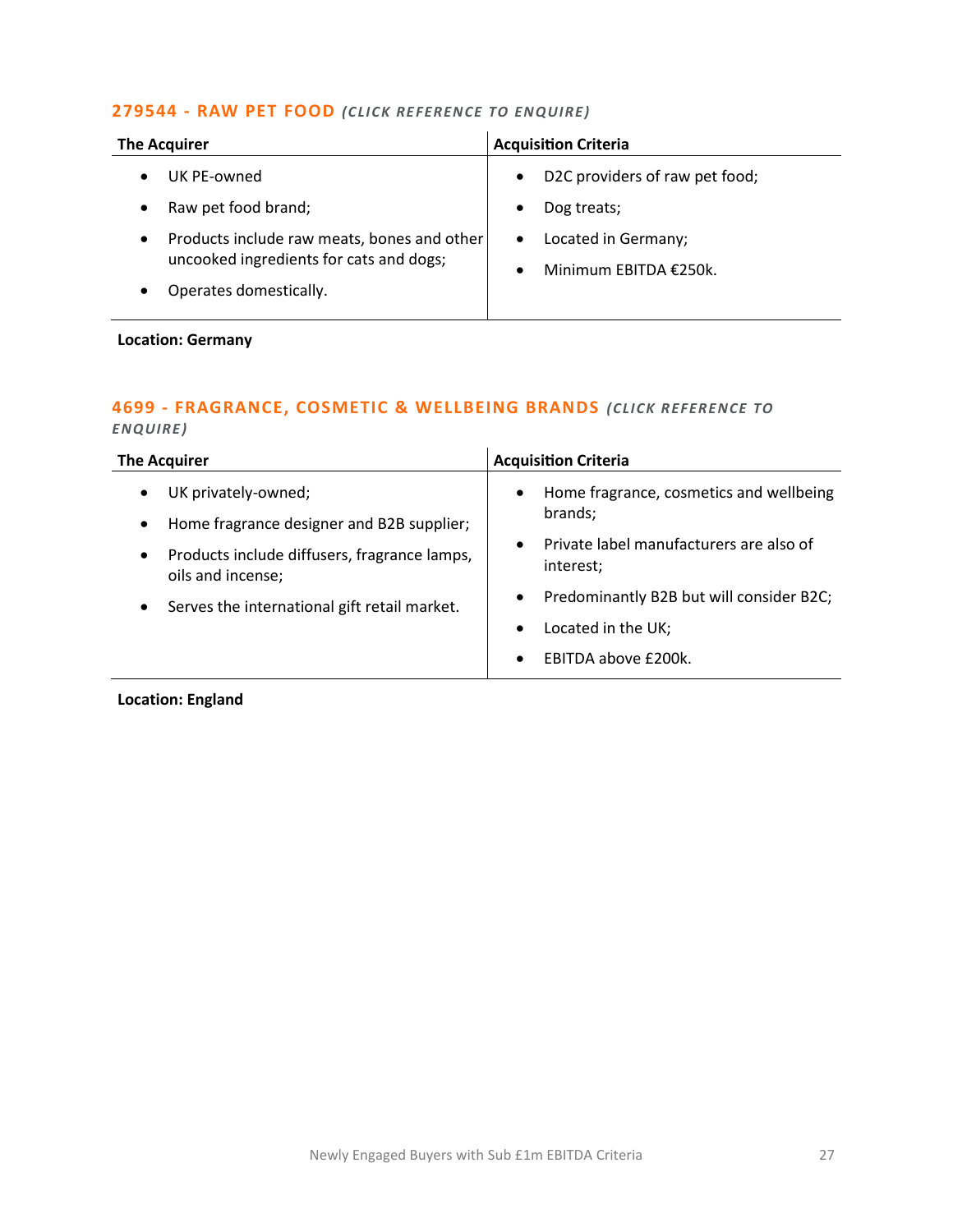# <span id="page-27-0"></span>**SOFT FM**

#### **4344 - [GREEN & URBAN AREA SERVICES](mailto:poppy.briggs@langcliffeinternational.com?subject=4344%20-%20Green%20and%20Urban%20Area%20Services)** (CLICK REFERENCE TO ENQUIRE)

| <b>The Acquirer</b>                                                                                                                                                                                                                                                                                                                                                                                                                                                                                                                                  | <b>Acquisition Criteria</b>                                                                                                                                                                                                                                                                                                                                                                                                                                                                                                                                                           |
|------------------------------------------------------------------------------------------------------------------------------------------------------------------------------------------------------------------------------------------------------------------------------------------------------------------------------------------------------------------------------------------------------------------------------------------------------------------------------------------------------------------------------------------------------|---------------------------------------------------------------------------------------------------------------------------------------------------------------------------------------------------------------------------------------------------------------------------------------------------------------------------------------------------------------------------------------------------------------------------------------------------------------------------------------------------------------------------------------------------------------------------------------|
| French PE-owned;                                                                                                                                                                                                                                                                                                                                                                                                                                                                                                                                     | Providers of nature-based solutions;                                                                                                                                                                                                                                                                                                                                                                                                                                                                                                                                                  |
| Landscaping and external works group;<br>Undertakes and delivers complex multi-<br>disciplinary external works projects;<br>Offers a range of green services, ranging from<br>professional open space management, to<br>landscape design and build, grounds<br>maintenance, tree surgery, outdoor facilities<br>management, biodiversity management and<br>waterways management;<br>Cares for parks and gardens, amenity green<br>space, playing fields, canals and rivers,<br>woodlands, cemeteries and nature reserves;<br>Operates across Europe. | Developers of green and urban areas and<br>providers of maintenance services in these<br>spaces;<br>Biodiversity consultancies;<br>Green engineering, consulting and design<br>businesses;<br>ClimateTech providers;<br>Working on green areas, urban areas,<br>sporting facilities, recreational areas and<br>other outdoor areas such as conservation<br>and land development sites;<br>Northern and Southern Europe, the UK,<br>the US and Canada;<br>Management team willing to stay and/or<br>re-invest;<br>Recurring revenues above €1m, with a<br>sweet spot between €5m-€50m; |
|                                                                                                                                                                                                                                                                                                                                                                                                                                                                                                                                                      | Stable cash generation.                                                                                                                                                                                                                                                                                                                                                                                                                                                                                                                                                               |

**Location: France**

#### **265072 - [DEEP CLEANING & MAINTENANCE SERVICES](mailto:jack.hutchinson@langcliffeinternational.com?subject=265072%20-%20Deep%20Cleaning%20and%20Maintenance%20Services)** *(CLICK REFERENCE TO ENQUIRE )*

| <b>The Acquirer</b>                                                                                                                                                                                                                 | <b>Acquisition Criteria</b>                                                                                                                                                                       |  |
|-------------------------------------------------------------------------------------------------------------------------------------------------------------------------------------------------------------------------------------|---------------------------------------------------------------------------------------------------------------------------------------------------------------------------------------------------|--|
| UK privately-owned;<br>$\bullet$<br>Commercial and industrial cleaning<br>$\bullet$<br>contractor;<br>Provides daily office cleaning in addition to<br>$\bullet$<br>more specialist deep cleaning services;<br>Operates nationally. | Providers of deep cleaning and<br>$\bullet$<br>maintenance services;<br>Serving both commercial and industrial<br>$\bullet$<br>clients;<br>Located in the UK;<br>EBITDA above £200k.<br>$\bullet$ |  |
|                                                                                                                                                                                                                                     |                                                                                                                                                                                                   |  |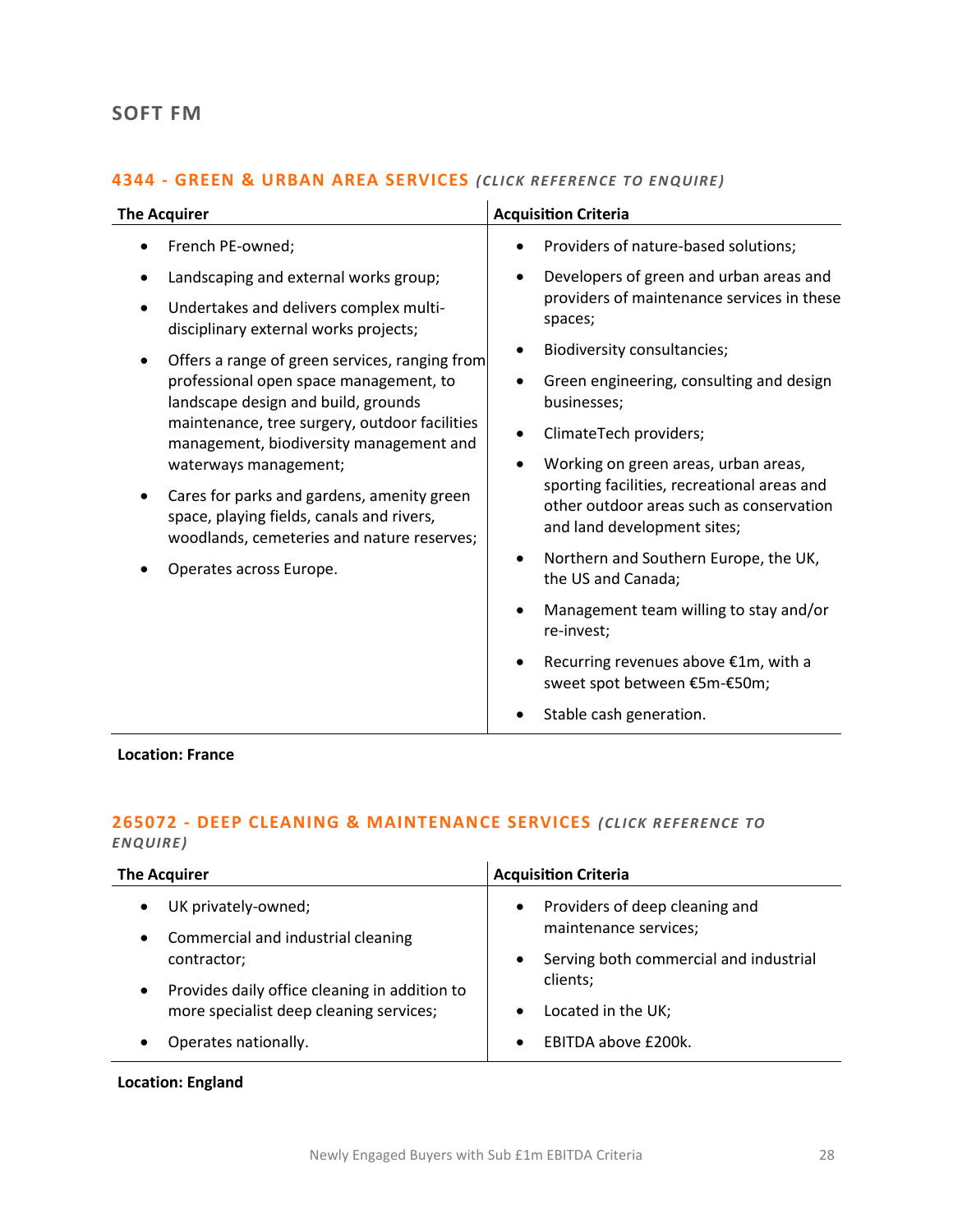#### **279576 - [FACILITIES MANAGEMENT FIRMS](mailto:emily.mcdermott@langcliffeinternational.com?subject=279576%20-%20Facilities%20Management%20Firms)** (CLICK REFERENCE TO ENQUIRE)

| <b>The Acquirer</b>                                                                                                                                                                                                  | <b>Acquisition Criteria</b>                                                                                                                                                                                |
|----------------------------------------------------------------------------------------------------------------------------------------------------------------------------------------------------------------------|------------------------------------------------------------------------------------------------------------------------------------------------------------------------------------------------------------|
| UK PE-owned;<br>Provider of facilities management services;<br>$\bullet$<br>Services include water management,<br>$\bullet$<br>emergency systems testing, HVAC, kitchen<br>equipment, drainage and lift maintenance; | Providers of facility management services;<br>$\bullet$<br>Including maintenance, systems testing,<br>٠<br>cleaning and security;<br>Located in the UK;<br>$\bullet$<br>Minimum EBITDA £250k.<br>$\bullet$ |
| Serves a large blue-chip customer base;                                                                                                                                                                              |                                                                                                                                                                                                            |
| Located in the Southeast of England.<br>$\bullet$                                                                                                                                                                    |                                                                                                                                                                                                            |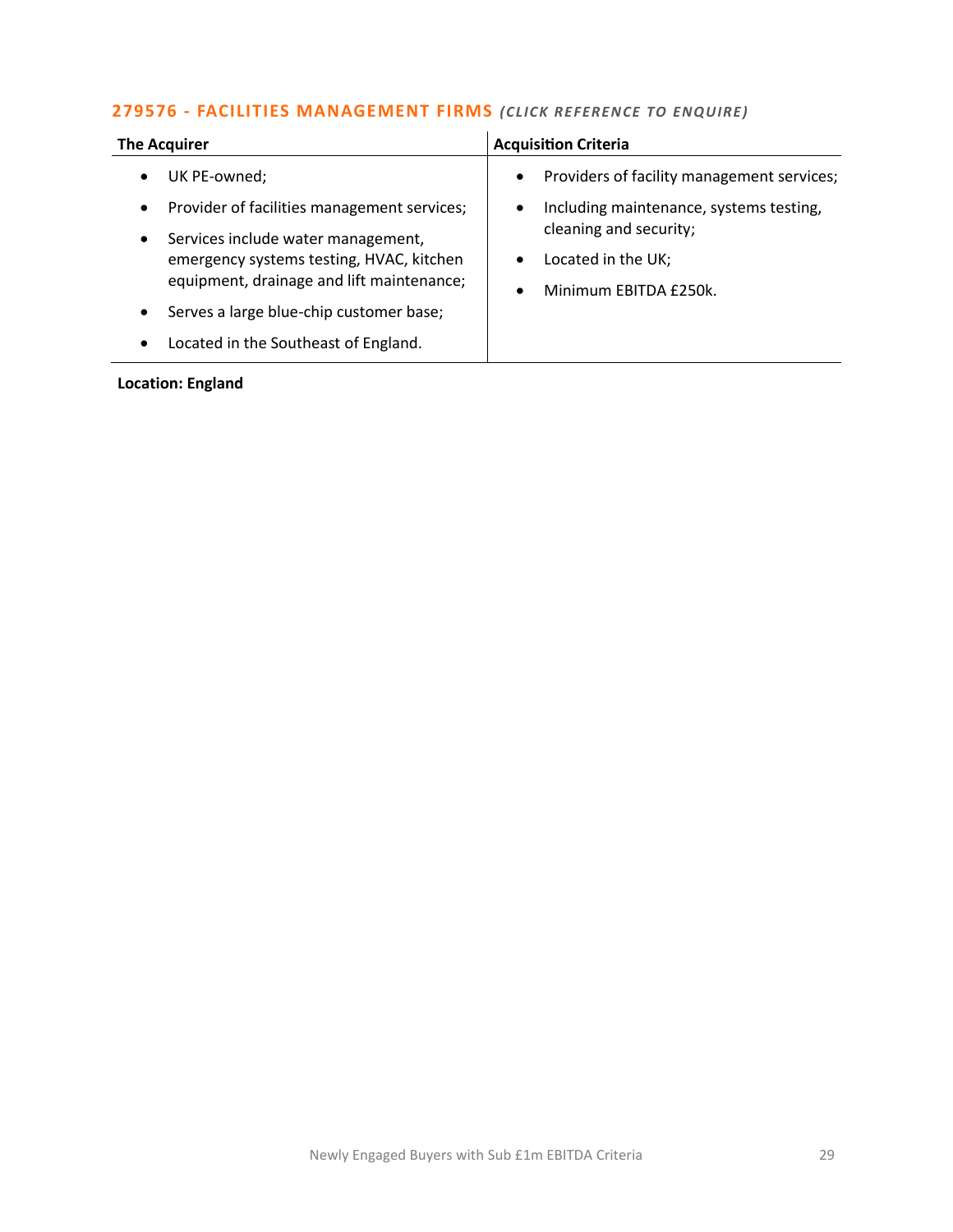# <span id="page-29-0"></span>**SUPPORT SERVICES**

# **7929 - [ENERGY ADVISORY & PURCHASING FIRMS](mailto:millie.maddocks@langcliffeinternational.com?subject=7929%20-%20Energy%20Advisory%20and%20Purchasing%20Firms)** *(CLICK RE FERENCE TO ENQUIRE)*

| <b>The Acquirer</b>    |                                                                                                       |                        | <b>Acquisition Criteria</b>                                                      |
|------------------------|-------------------------------------------------------------------------------------------------------|------------------------|----------------------------------------------------------------------------------|
| $\bullet$<br>$\bullet$ | UK PE-owned;<br>Provider of energy consultancy and energy<br>purchasing;                              | $\bullet$<br>$\bullet$ | Energy advisory, consultancy and<br>purchasing businesses;<br>Located in the UK; |
| $\bullet$              | Provides services to corporate energy users<br>to help optimise their energy cost and<br>consumption; | $\bullet$              | Minimum EBITDA £250k.                                                            |
|                        | Serves across the UK.                                                                                 |                        |                                                                                  |

#### **Location: England**

#### 195394 - [PROFESSIONAL SERVICES](mailto:millie.maddocks@langcliffeinternational.com?subject=195394%20-%20Professional%20Services%20) (CLICK REFERENCE TO ENQUIRE)

| <b>The Acquirer</b>                                                      | <b>Acquisition Criteria</b>                                                                         |
|--------------------------------------------------------------------------|-----------------------------------------------------------------------------------------------------|
| UK PE-owned;<br>Provider of professional services;                       | Providers of professional services focused<br>$\bullet$<br>around financial and operational issues; |
| Offers corporate restructuring and insolvency<br>services across the UK; | Offering financial, legal and consultancy<br>$\bullet$<br>services;                                 |
| Operates from c.20 regional offices.                                     | Located across the UK;<br>$\bullet$                                                                 |
|                                                                          | Minimum EBITDA £250k.                                                                               |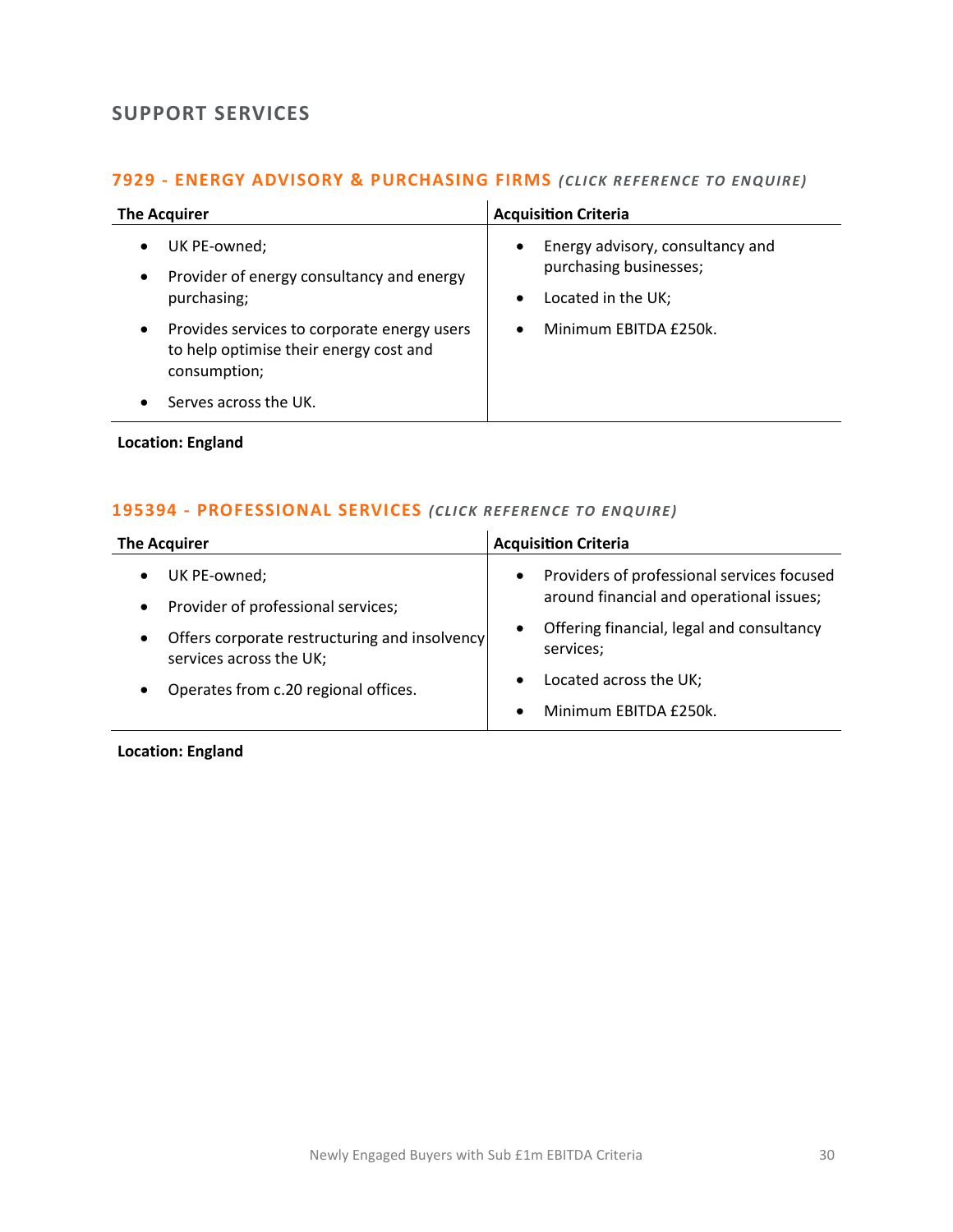#### **279700 - [RENEWABLE INSTALLATIONS & CONSULTANCY](mailto:millie.maddocks@langcliffeinternational.com?subject=279700%20-%20Renewable%20Installations%20and%20Consultancy)** *(CLICK REFEREN CE TO ENQUIRE )*

| <b>The Acquirer</b>                                                                                                                                                                                                                                   | <b>Acquisition Criteria</b>                                                                                                                                                        |
|-------------------------------------------------------------------------------------------------------------------------------------------------------------------------------------------------------------------------------------------------------|------------------------------------------------------------------------------------------------------------------------------------------------------------------------------------|
| UK PE-owned;<br>Technology-enabled renewable energy<br>services provider;                                                                                                                                                                             | Providers of renewable installations and<br>$\bullet$<br>consultancy services;<br>Products including heat pumps, solar PV,<br>٠                                                    |
| Provides design, funding, installation, training<br>$\bullet$<br>and maintenance solutions;<br>Clients include housing associations,<br>commercial developers and not-for-profit<br>organisations;<br>Based in the Northeast of England.<br>$\bullet$ | battery storage and EV charging;<br>Providers of energy efficient hardware<br>$\bullet$<br>and software solutions;<br>Located in the UK;<br>$\bullet$<br>EBITDA between £250k-£2m. |

**Location: England**

#### **279550 - [ENVIRONMENTAL CONSULTANCIES](mailto:maryia.amrez@langcliffeinternational.com?subject=279550%20-%20Environmental%20Consultancies)** *(CLICK REFEREN CE TO ENQUIRE)*

| <b>The Acquirer</b>                                                                    | <b>Acquisition Criteria</b>                                           |
|----------------------------------------------------------------------------------------|-----------------------------------------------------------------------|
| UK PE-owned;<br>٠                                                                      | Environmental consultancies;                                          |
| Environmental consultancy group;<br>$\bullet$                                          | Services to provide environmental                                     |
| Group is made up of three companies;<br>$\bullet$                                      | compliance, to improve efficiency and<br>manage environmental impact; |
| Services offered include air quality<br>$\bullet$<br>monitoring, emissions testing and | Located in the UK;                                                    |
| occupational hygiene consultancy;                                                      | Minimum EBITDA £250k.                                                 |
| Operates across the UK.<br>٠                                                           |                                                                       |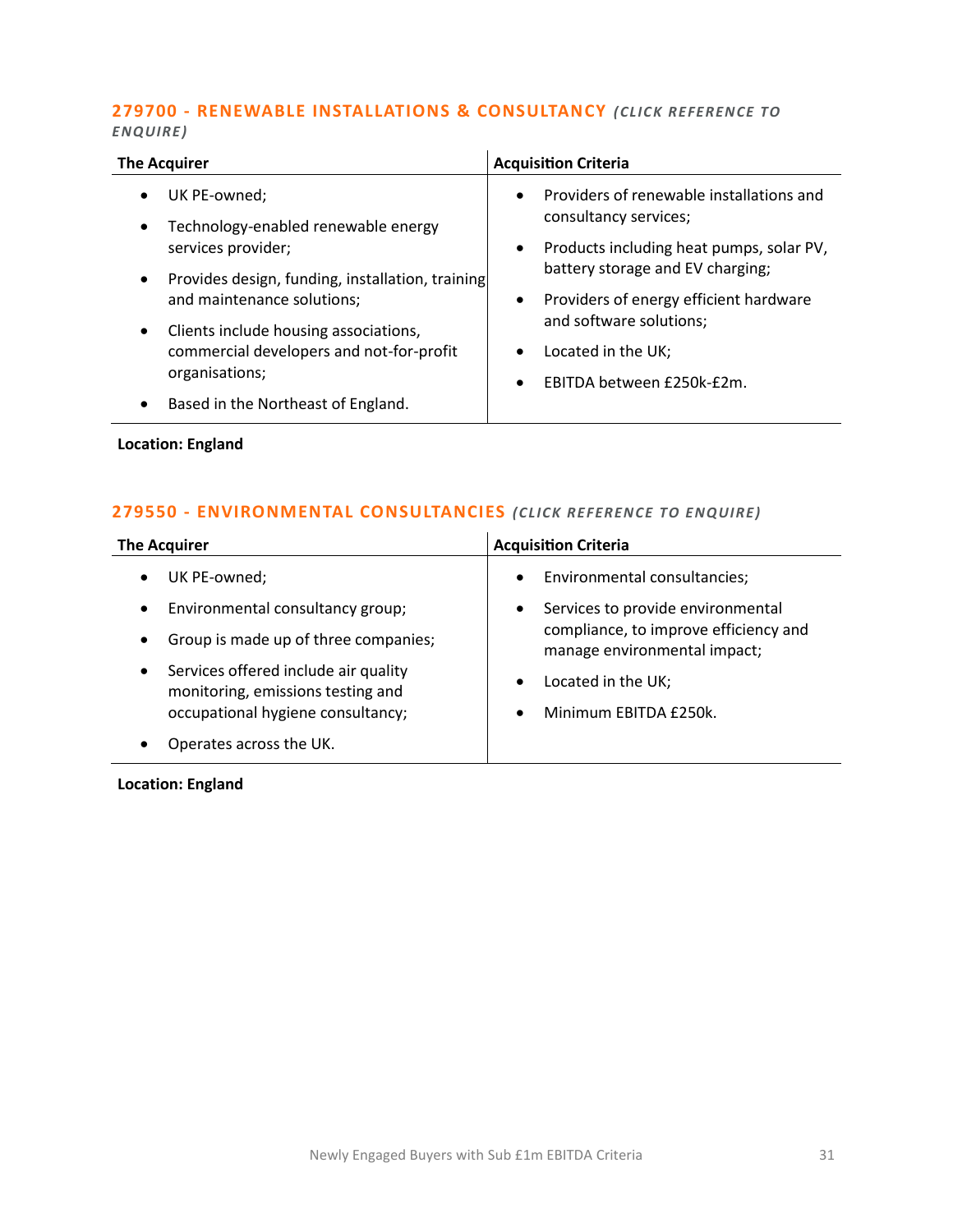#### **279250 - [RECYCLING COMPANIES](mailto:poppy.briggs@langcliffeinternational.com?subject=279250%20-%20Recycling%20Companies)** *(CLICK RE FERENCE TO EN QUIRE)*

| <b>The Acquirer</b>                                                                      | <b>Acquisition Criteria</b>                             |
|------------------------------------------------------------------------------------------|---------------------------------------------------------|
| German PE-owned;                                                                         | Recycling companies;<br>$\bullet$                       |
| Recycler of refrigerators;                                                               | Specialising in electronic waste, electric<br>$\bullet$ |
| Services include product collection, pollutant<br>$\bullet$<br>separation and shredding; | vehicle batteries and household<br>appliances;          |
| Serves a number of well-known companies;<br>$\bullet$                                    | Located in Europe;<br>$\bullet$                         |
| Operates several recycling plants across<br>$\bullet$<br>Germany.                        | EBITDA from negative up to $£15m$ .<br>$\bullet$        |

#### **Location: Germany**

#### **279731 - [ONLINE TRAINING, EDUCATION & CERTIFICATION](mailto:george.davies@langcliffeinternational.com?subject=279731%20-%20Online%20Training,%20Education%20and%20Certification) (CLICK REFERENCE TO** *ENQUIRE )*

| <b>The Acquirer</b>                                                                                 | <b>Acquisition Criteria</b>                                                                 |  |
|-----------------------------------------------------------------------------------------------------|---------------------------------------------------------------------------------------------|--|
| US PE-owned;<br>$\bullet$                                                                           | Providers of online training, education,<br>$\bullet$<br>and professional certification for |  |
| • Provider of online vocational training<br>courses;                                                | regulated end-markets;                                                                      |  |
| Includes industry specific mandatory training,<br>$\bullet$<br>education and certification courses; | Technology and digitally-enabled business<br>$\bullet$<br>models;                           |  |
| Offers courses that meet legal or industry<br>$\bullet$                                             | Operating B2B or B2C;                                                                       |  |
| regulations;                                                                                        | Located in North America and Europe;<br>$\bullet$                                           |  |
| Offers courses to a domestic client base.<br>$\bullet$                                              | Minimum EBITDA US\$500k.<br>$\bullet$                                                       |  |

#### **Location: USA**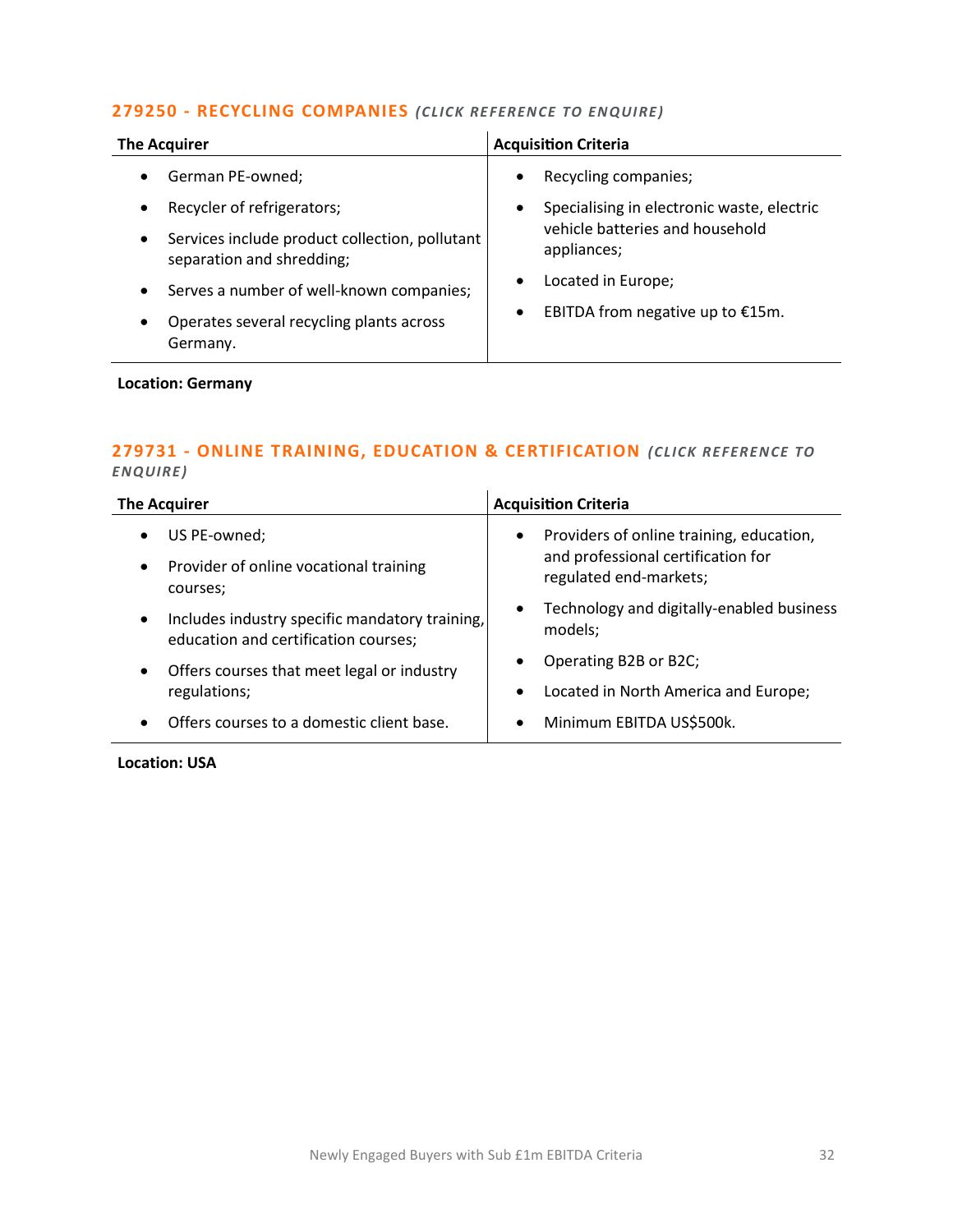#### **279581 - [INDUSTRY TRAINING & VOCATIONAL COURSES](mailto:george.davies@langcliffeinternational.com?subject=279581%20-%20Industry%20Training%20and%20Vocational%20Courses)** *(CLICK RE FEREN CE TO ENQUIRE )*

| <b>The Acquirer</b>                                                     | <b>Acquisition Criteria</b>                              |
|-------------------------------------------------------------------------|----------------------------------------------------------|
| US PE-owned;                                                            | Providers of industry training and vocation<br>$\bullet$ |
| Providers of vocation specific training courses                         | specific educational courses;                            |
| and resources;                                                          | Providers of accompanying educational<br>$\bullet$       |
| Provider to schools, higher education,                                  | resources and certification programmes;                  |
| continued education and industry;                                       | Located in North America and Europe;<br>$\bullet$        |
| Offering includes multimedia resources for<br>distance/remote learning. | Minimum EBITDA US\$500k.<br>$\bullet$                    |

#### **Location: USA**

#### **279751 - [ONLINE & IN-PERSON TRAINING](mailto:george.davies@langcliffeinternational.com?subject=279751%20-%20Online%20and%20In-Person%20Training)** *(CLICK REFE RENCE TO E NQUIRE )*

|                                                     | <b>The Acquirer</b>                                          |                                                 | <b>Acquisition Criteria</b>                              |
|-----------------------------------------------------|--------------------------------------------------------------|-------------------------------------------------|----------------------------------------------------------|
| $\bullet$<br>$\bullet$                              | US PE-owned;<br>Developer of an e-learning training platform | $\bullet$                                       | Providers of online and in-person training<br>solutions; |
| and human capital management software<br>solutions; | $\bullet$                                                    | Developers of employee management<br>solutions; |                                                          |
| $\bullet$                                           | Serves the oil and gas industry;                             | $\bullet$                                       | Serving the oil and gas industry;                        |
| $\bullet$                                           | Primarily provides industry required training                | $\bullet$                                       | Located in Europe;                                       |
| and competency management solutions;                | $\bullet$                                                    | Minimum EBITDA US\$500k.                        |                                                          |
| ٠                                                   | Operates across Europe.                                      |                                                 |                                                          |

**Location: Scotland**

#### **279636 - [EMPLOYEE COACHING](mailto:emily.mcdermott@langcliffeinternational.com?subject=279636%20-%20Employee%20Coaching)** *(CLICK REFERENCE TO EN QUIRE)*

| <b>The Acquirer</b>                                                                                                                 | <b>Acquisition Criteria</b>                                                                                                                                                                         |
|-------------------------------------------------------------------------------------------------------------------------------------|-----------------------------------------------------------------------------------------------------------------------------------------------------------------------------------------------------|
| UK PE-owned;<br>Provider of life coaching and mentoring<br>sessions;<br>Virtually and in-person;<br>Serves the UK corporate sector. | Providers of workplace employee<br>$\bullet$<br>coaching;<br>Focusing on mental health and wellbeing<br>$\bullet$<br>care;<br>Located in the UK;<br>$\bullet$<br>Minimum EBITDA £100k.<br>$\bullet$ |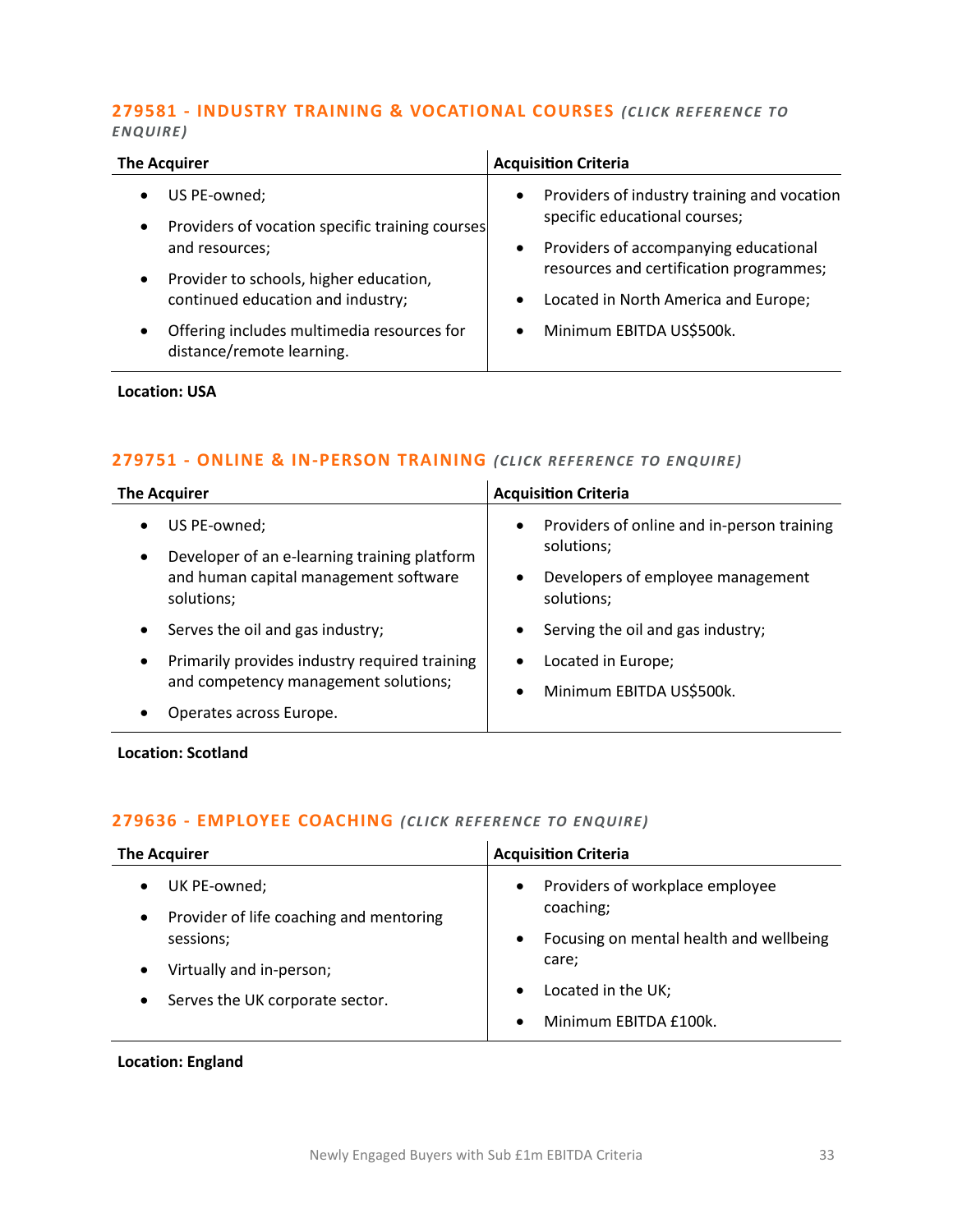#### **279296 - [AIR SOURCE HEAT PUMPS](mailto:jack.hutchinson@langcliffeinternational.com?subject=279296%20-%20Air%20Source%20Heat%20Pumps)** *(CLICK REFEREN CE TO EN QUIRE)*

| <b>The Acquirer</b>                                                   | <b>Acquisition Criteria</b>                                                                                                                                                                              |
|-----------------------------------------------------------------------|----------------------------------------------------------------------------------------------------------------------------------------------------------------------------------------------------------|
| UK privately-owned;<br>Heating contractor and installer of air source | Distributors and installers of air source<br>$\bullet$<br>heat pumps;                                                                                                                                    |
| heat pumps;<br>Also provides support & maintenance<br>services.       | Products supplied to housing associations,<br>٠<br>property developers and installers;<br>Additional services including technical<br>$\bullet$<br>support and training to installers in the<br>industry; |
|                                                                       | Located in the UK;<br>$\bullet$<br>EBITDA above £500k.<br>$\bullet$                                                                                                                                      |

#### **Location: England**

#### **279650 - [ENVIRONMENTAL SERVICES](mailto:george.davies@langcliffeinternational.com?subject=279650%20-%20Environmental%20Services)** *(CLICK REFE RENCE TO EN QUIRE)*

| <b>The Acquirer</b>                                                                                                        | <b>Acquisition Criteria</b>                                                                                                           |
|----------------------------------------------------------------------------------------------------------------------------|---------------------------------------------------------------------------------------------------------------------------------------|
| US PE-owned;<br>$\bullet$<br>Provider of environmental and infrastructure<br>$\bullet$<br>services;                        | Providers of environmental services;<br>$\bullet$<br>Including remediation, removal,<br>٠<br>demolition and decontamination services; |
| Services include hazardous material removal,<br>$\bullet$<br>environmental remediation, demolition and<br>decontamination; | Located in North America or Europe;<br>$\bullet$<br>Minimum EBITDA US\$500k.<br>$\bullet$                                             |
| Serves private and public clients across a<br>$\bullet$<br>range of end-markets;                                           |                                                                                                                                       |
| Offers services across the US.                                                                                             |                                                                                                                                       |

**Location: USA**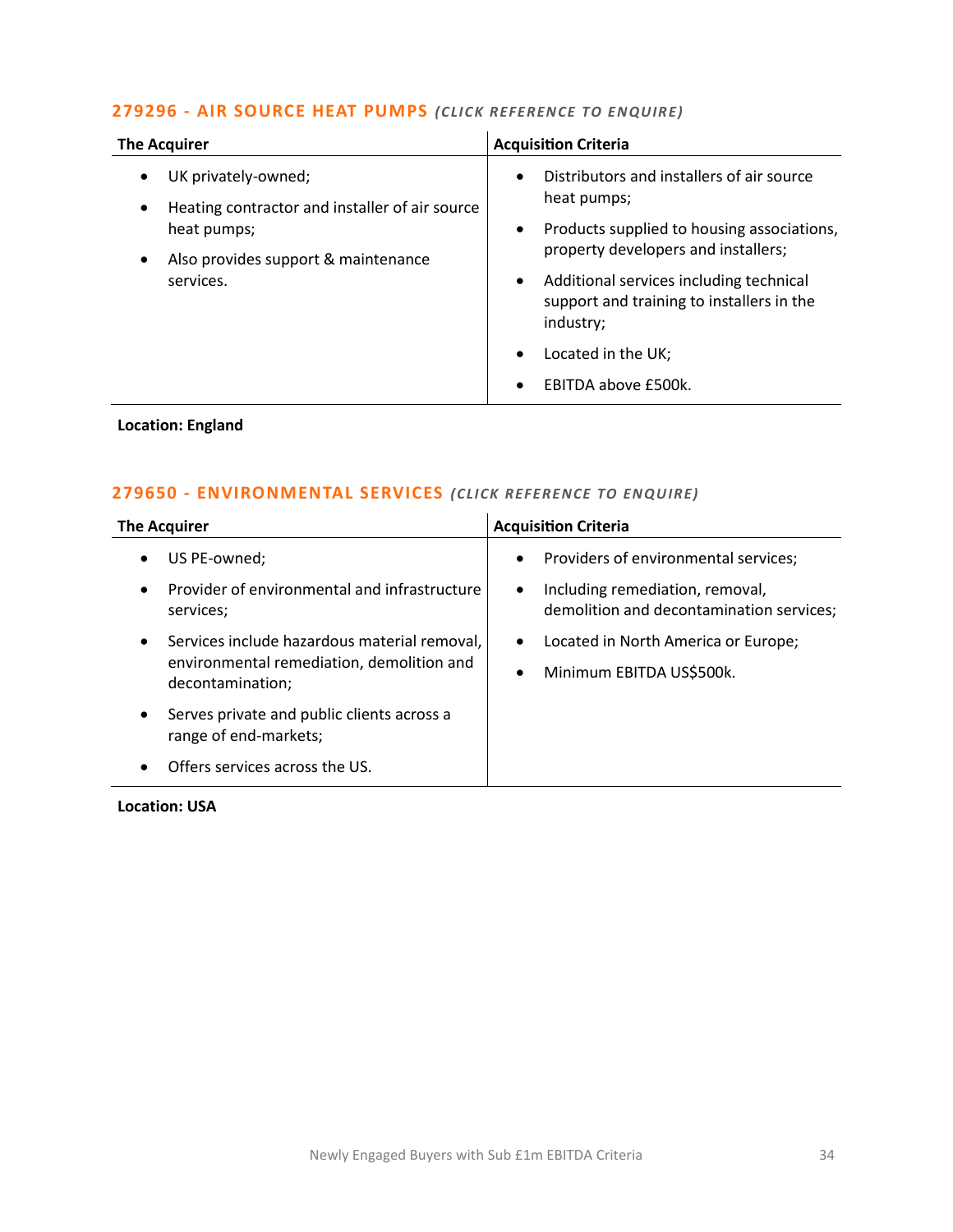#### **274255 - [WASTE & WASTEWATER SERVICES](mailto:charlotte.keane@lancliffeinternational.com?subject=274255%20-%20Waste%20and%20Wastewater%20Services)** *(CLICK RE FEREN CE TO ENQUIRE )*

| <b>The Acquirer</b>                                                                                                                                                                                                                                                                                                                                                                                                                                         | <b>Acquisition Criteria</b>                                                                                                                                                                                                                                                                                                        |
|-------------------------------------------------------------------------------------------------------------------------------------------------------------------------------------------------------------------------------------------------------------------------------------------------------------------------------------------------------------------------------------------------------------------------------------------------------------|------------------------------------------------------------------------------------------------------------------------------------------------------------------------------------------------------------------------------------------------------------------------------------------------------------------------------------|
| Swedish PE-owned;<br>Group of water and wastewater companies;<br>Provides emptying, flushing, pipe, dangerous<br>waste and industrial services;<br>Services include sludge removals, high<br>$\bullet$<br>pressure flushing of pipes, transport and<br>handling of hazardous waste, and<br>maintenance shutdowns;<br>Serves private, corporate and public markets;<br>Headquartered in Norway with additional<br>facilities across the Nordics and Germany. | Providers of waste and wastewater<br>$\bullet$<br>services;<br>Services including sludge removals,<br>emptying of tanks, maintenance and<br>flushing of pipes, decontamination and<br>handling of hazardous waste, and cleaning<br>of incinerators;<br>Serving any market;<br>Located in Northern Europe;<br>Minimum EBITDA €250k. |

#### **Location: Norway**

### **[273742 -](mailto:charlotte.keane@lancliffeinternational.com?subject=273742%20-%20EdTech%20) EDTECH** *(CLICK REFE RENCE TO EN QUIRE)*

| <b>The Acquirer</b>                                                                                                                         | <b>Acquisition Criteria</b>                                                                         |
|---------------------------------------------------------------------------------------------------------------------------------------------|-----------------------------------------------------------------------------------------------------|
| Swedish PE-owned;<br>Supplier of special education tools;                                                                                   | EdTech companies;<br>$\bullet$<br>Specialising in literacy and reading<br>$\bullet$<br>development; |
| Products include read-in teaching materials,<br>$\bullet$<br>books, films and guides;<br>Serves preschools, schools and higher<br>$\bullet$ | Services focused around inclusive<br>$\bullet$<br>education:                                        |
| education institutions;                                                                                                                     | Located in Europe and the US;<br>$\bullet$                                                          |
| Located in Europe.                                                                                                                          | EV between €5m-€25m;<br>$\bullet$                                                                   |
|                                                                                                                                             | Minimum EBITDA €500k<br>$\bullet$                                                                   |

**Location: Sweden**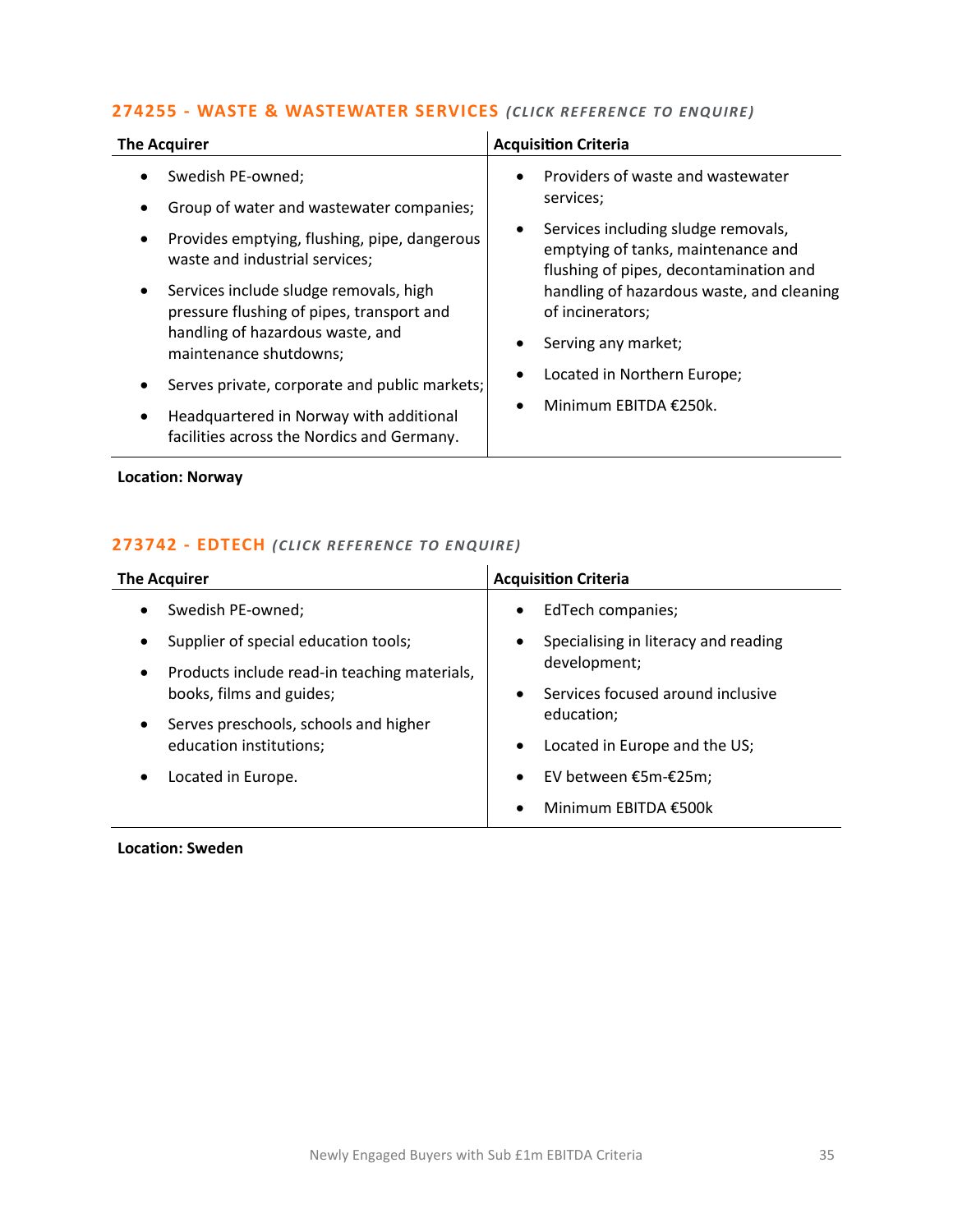# <span id="page-35-0"></span>**TRAVEL**

#### **11554 - [TRAVEL MANAGEMENT](mailto:millie.maddocks@langcliffeinternational.com?subject=11554%20-%20Travel%20Management)** *(CLICK RE FERENCE TO EN QUIRE)*

| <b>The Acquirer</b>                                                                                                                                                                                                                                                     | <b>Acquisition Criteria</b>                                                                                                                                                            |
|-------------------------------------------------------------------------------------------------------------------------------------------------------------------------------------------------------------------------------------------------------------------------|----------------------------------------------------------------------------------------------------------------------------------------------------------------------------------------|
| UK PE-owned;<br>$\bullet$<br>Full-service travel management company;<br>$\bullet$<br>Providing travel for professional golfers;<br>$\bullet$<br>Services include 24/7 support, online expense<br>$\bullet$<br>tools, rewards and incentives and security<br>management; | Travel management companies;<br>$\bullet$<br>Serving professional sports and business<br>٠<br>travel clients;<br>Located in the UK;<br>$\bullet$<br>Minimum EBITDA £250k.<br>$\bullet$ |
| Clients include corporate, business,<br>$\bullet$<br>sportsmen/women, offshore and luxury<br>travellers.                                                                                                                                                                |                                                                                                                                                                                        |